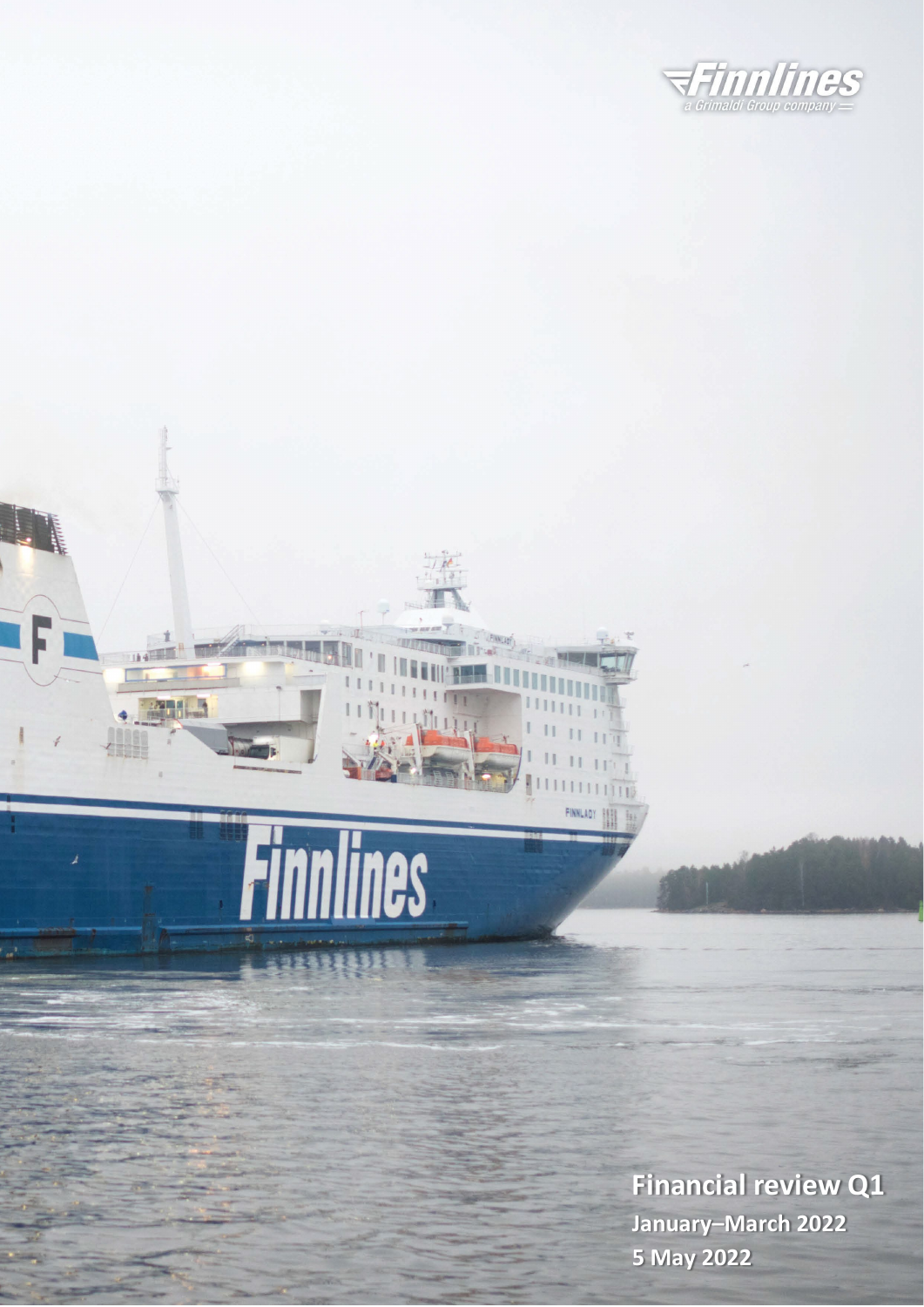## **THE FIRST QUARTER OF 2022 A SUCCESS FOR FINNLINES**

## **JANUARY–MARCH 2022**

- Revenue EUR 157.0 (124.1 in 2021) million, increase 27%
- Result before interest, taxes, depreciation and amortization (EBITDA) EUR 35.6 (30.3) million, increase 18%
- Result for the reporting period EUR 15.1 (13.2) million, increase over 14%
- Interest bearing debt decreased by EUR 17.0 million and was EUR 331.7 (348.7) million at the end of the period

#### **KEY FIGURES**

| <b>MEUR</b>                                                              | $1 - 32022$ | $1 - 32021$ | 1-12 2021 |
|--------------------------------------------------------------------------|-------------|-------------|-----------|
| Revenue                                                                  | 157.0       | 124.1       | 579.9     |
| Result before interest, taxes, depreciation and<br>amortisation (EBITDA) | 35.6        | 30.3        | 160.3     |
| Result before interest and taxes (EBIT)                                  | 15.3        | 14.1        | 78.2      |
| % of revenue                                                             | 9.7         | 11.4        | 13.5      |
| <b>Result for the reporting period</b>                                   | 15.1        | 13.2        | 74.7      |
|                                                                          |             |             |           |
| Stakeholders' equity/share, EUR                                          | 15.1        | 14.5        | 14.8      |
| Equity ratio, %                                                          | 61.7        | 60.6        | 60.4      |
| Net debt/EBITDA                                                          | 1.8         | 2.5         | 2.2       |
| Interest bearing debt, MEUR                                              | 331.7       | 348.7       | 350.4     |
| Net gearing, %                                                           | 38.8        | 44.6        | 45.6      |

## **EMANUELE GRIMALDI, PRESIDENT AND CEO, IN CONJUNCTION WITH THE REVIEW**

"The Finnlines Group recorded revenue totalling EUR 157.0 (124.1) million in the first quarter of 2022, an increase of 27% compared to the same reporting period in the previous year. Shipping and Sea Transport Services generated revenue amounting to EUR 150.6 (117.8) million, of which passenger related revenue was EUR 7.5 (5.1) million. The revenue of Port Operations was EUR 12.1 (11.7) million. Cargo volumes are clearly above the 2021 level, and the number of passengers also increased compared to 2021. Revenue of Port Operations also increased due to the growth of cargo.

During the reporting period January–March 2022, Finnlines transported 199 (187 in 2021) thousand cargo units, shipped 36 (44) thousand cars, and carried 375 (305) thousand tons of freight not possible to measure in units, 117 (101) thousand private and commercial passengers travelled with us.

Europe is facing a Russia-Ukraine war at the moment. This affects the whole EU economy and could likely slowdown the Finnish economy as well. We have stopped our vessels operating to and from Russia along with the EU sanctions. The Russian traffic does not represent a meaningful share of our turnover, but it has complemented well our other lines. The volumes on each of our other lines we operate have increased in Q1 and positive cargo development is expected to continue.

Finnlines has sold MS Finnclipper ro-pax vessel to Grimaldi Group in March 2022, but will soon purchase MS Vizzavona (ex MS Finneagle) ro-pax vessel from the Parent to replace Finnclipper. The chartered ro-ro vessel, MS Eurocargo Savona, returned to Grimaldi Group in mid-March 2022. The Grimaldi Group's and Finnlines' ability to switch ro-ro and ro-pax vessels between the Mediterranean and Baltic Sea increases our capacity to provide services to our customers when needed and flexibility in our network when planning capacity.

The first Eco-series vessel, Finneco I, was delivered on 28 April 2022 at the Jinling Shipyard in Nanjing. The Finneco II and III will follow in May 2022, and the two beautiful Superstar ro-paxes in 2023. Shipowners around the world are undertaking steps to fulfil IMO's and EU's target to reduce CO<sub>2</sub> emissions by 50% by 2050. The Grimaldi Group and Finnlines have made major investments in environmental technology, renewal of the fleet, lengthening of vessels and, moreover, in Green new building programmes worth billions of euros. Finnlines' EUR 0.5 billion green new building programme will reduce the Baltic carbon footprint considerably and it will enable us to reach the IMO's and EU's target well in advance. Through this ambitious investment we can bring to our customers, not only economies of scale and increased frequency, but a green and well-scheduled infrastructure in the Baltic Sea, the North Sea, and reaching all the way to the Bay of Biscay."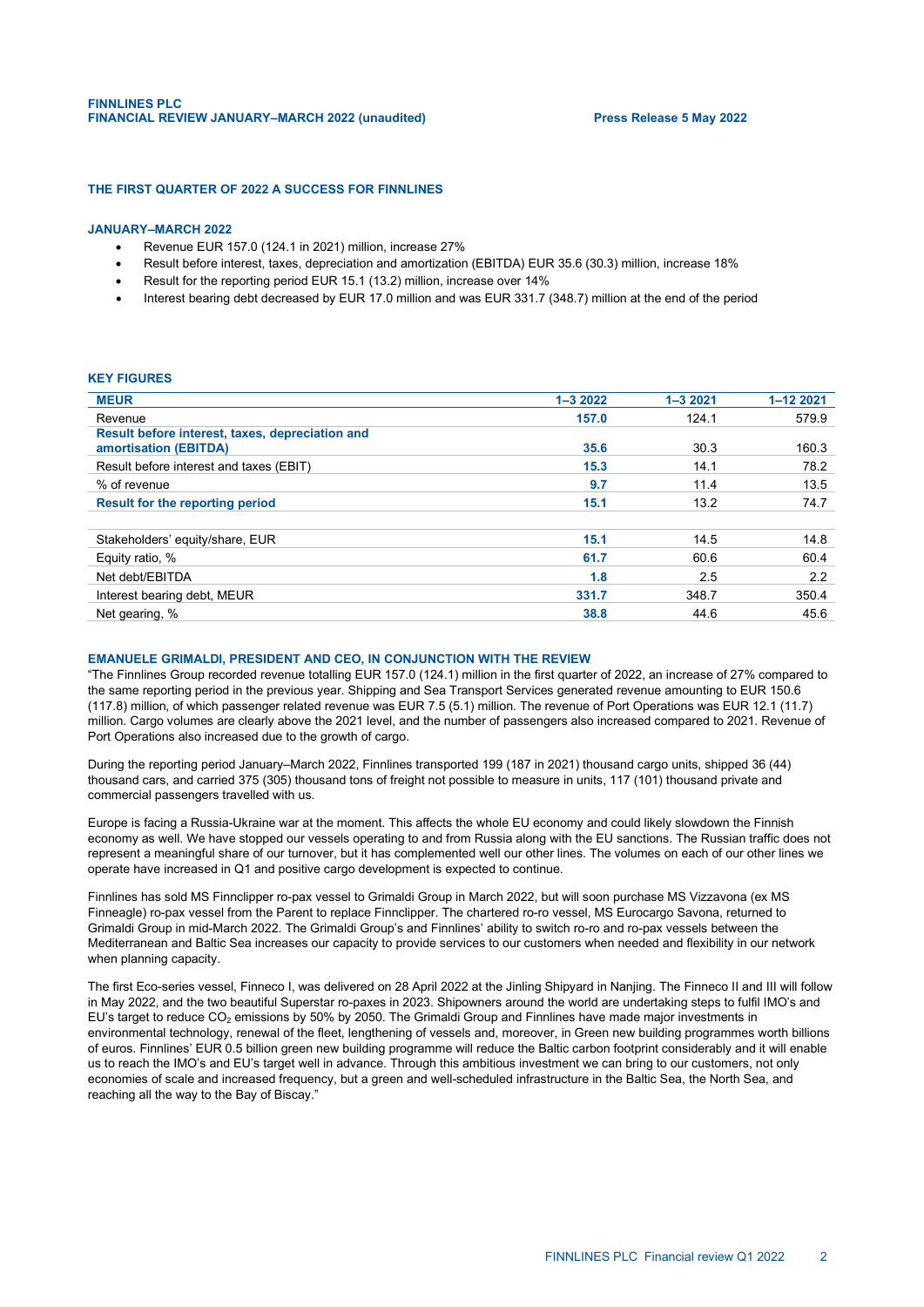#### **FINNLINES PLC, FINANCIAL REVIEW JANUARY–MARCH 2022 (unaudited)**

#### **FINNLINES' BUSINESS**

Finnlines is a leading shipping operator of ro-ro and passenger services in the Baltic Sea, the North Sea and the Bay of Biscay. The Company's passenger-freight vessels offer services from Finland to Germany and via the Åland Islands to Sweden, as well as from Sweden to Germany. Finnlines' ro-ro vessels operate in the Baltic Sea, the North Sea and the Bay of Biscay. The Company has subsidiaries and sales offices in Germany, Belgium, Great Britain, Sweden, Denmark and Poland. In addition to sea transportation, the Company provides port services in Helsinki and Turku.

As an agent for Grimaldi Lines and Atlantic Container Line (ACL) in Finland and Russia, Finnlines connects Helsinki, St. Petersburg and Paldiski with the Grimaldi Group network in the Mediterranean, West Africa, as well as the Atlantic coast of both North and South America.

#### **GROUP STRUCTURE**

Finnlines Plc is a Finnish public limited company, which operates under Finnish jurisdiction and legislation. At the end of the reporting period, the Group consisted of the parent company and 20 subsidiaries. In April 2021, Finnlines acquired the shares of real estate limited liability company Vuosaaren Porttikeskus, whose ownership at Vuosaari includes Gatehouse, Hansaterminal and P8- Porttikeskus parking house. Finnlines Group is headquartered in the Gatehouse.

Finnlines Plc is fully owned by the Grimaldi Group, which is one of the world's largest operators of ro-ro vessels and the largest operator of the Motorways of the Sea in Europe for both passengers and freight. The Grimaldi Group, headquartered in Naples, operates a fleet of more than 130 vessels and employs over 15,000 people. It serves over 140 ports in 50 countries in the Mediterranean Sea, North Europe, West Africa, North and South America. The Grimaldi Group comprises seven shipping companies, including Finnlines, Atlantic Container Line (ACL), Malta Motorways of the Sea (MMS), Minoan and Transmed.

#### **GENERAL MARKET DEVELOPMENT**

Finnlines' main operating area connects trade partners around the Baltic Sea. Based on the OECD Eurostat, the change of Gross Domestic Product in EU area increased by 4.8% during the fourth quarter of 2021 in comparison with the same period in 2020. Compared with the third quarter of 2021, the reported GDP in Germany decreased by 0.3% in the fourth quarter of 2021, while in Sweden the increase was 1.1%. In Finland, GDP increased in the fourth quarter by 0.6% compared with the previous quarter. (Eurostat 2022.) However, the Russian conflict with Ukraine may deteriorate future economical development in the EU area depending on the duration and extent of the confrontation.

Based on the January–February statistics by Statistics Finland, the Finnish seaborne imports carried in container, lorry and trailer units (measured in tons) increased by 7% and exports decreased by 10 %. During the same period private and commercial passenger traffic between Finland and Sweden increased by 130%, between Finland and Germany by 73%. (Statistics Finland).

#### **FINNLINES TRAFFIC**

At the beginning of the year Finnlines doubled the number of departures on the Hanko-Gdynia line when previous ro-ro vessel was replaced by MS Finnhawk and MS Finnkraft.

At the end of January Finnlines upgraded its services to cargo customers and private passengers between Finland and Sweden. The Star class ro-pax vessel MS Europalink replaced MS Finnfellow and joined her sister ship MS Finnswan on the Naantali–Långnäs–Kapellskär route. At the same time MS Finnfellow moved to the Malmö-Travemünde traffic.

In March 2022 Finnlines suspended its regular services to and from Russia. Due to fleet rearrangements MS Eurocargo Savona was redelivered to its owners in the Mediterranean while MS Finnsea moved from the Germany–Russia traffic to the Hanko–Rostock line.

At the end of the first quarter MS Finnclipper, which had operated in Finnlines' Nordölink traffic as the fourth vessel, was sold to the Grimaldi Group.

During the first quarter Finnlines operated on average 22 (20) vessels in its own traffic.

The cargo volumes transported during January–March totalled approximately 199 (187 in 2021) thousand cargo units, 36 (44) thousand cars (not including passengers' cars) and 375 (304) thousand tons of freight not possible to measure in units. In addition, some 117 (101) thousand private and commercial passengers were transported.

# **FINANCIAL RESULTS**

#### **January–March 2022**

The Finnlines Group recorded revenue totalling EUR 157.0 (124.1) million in the reporting period, an increase of 27% compared to the same period in the previous year. Shipping and Sea Transport Services generated revenue amounting to EUR 150.6 (117.8) million, of which passenger related revenue was EUR 7.5 (5.1) million. The revenue of Port Operations was EUR 12.1 (11.7) million. Cargo volumes are clearly above the 2021 level, and the number of passengers also increased compared to 2021. Revenue of Port Operations also increased due to the growth of cargo. The internal revenue between the segments was EUR 5.7 (5.4) million.

Result before interest, taxes, depreciation and amortisation (EBITDA) was EUR 35.6 (30.3) million, an increase of 18%.

Result before interest and taxes (EBIT) was EUR 15.3 (14.1) million.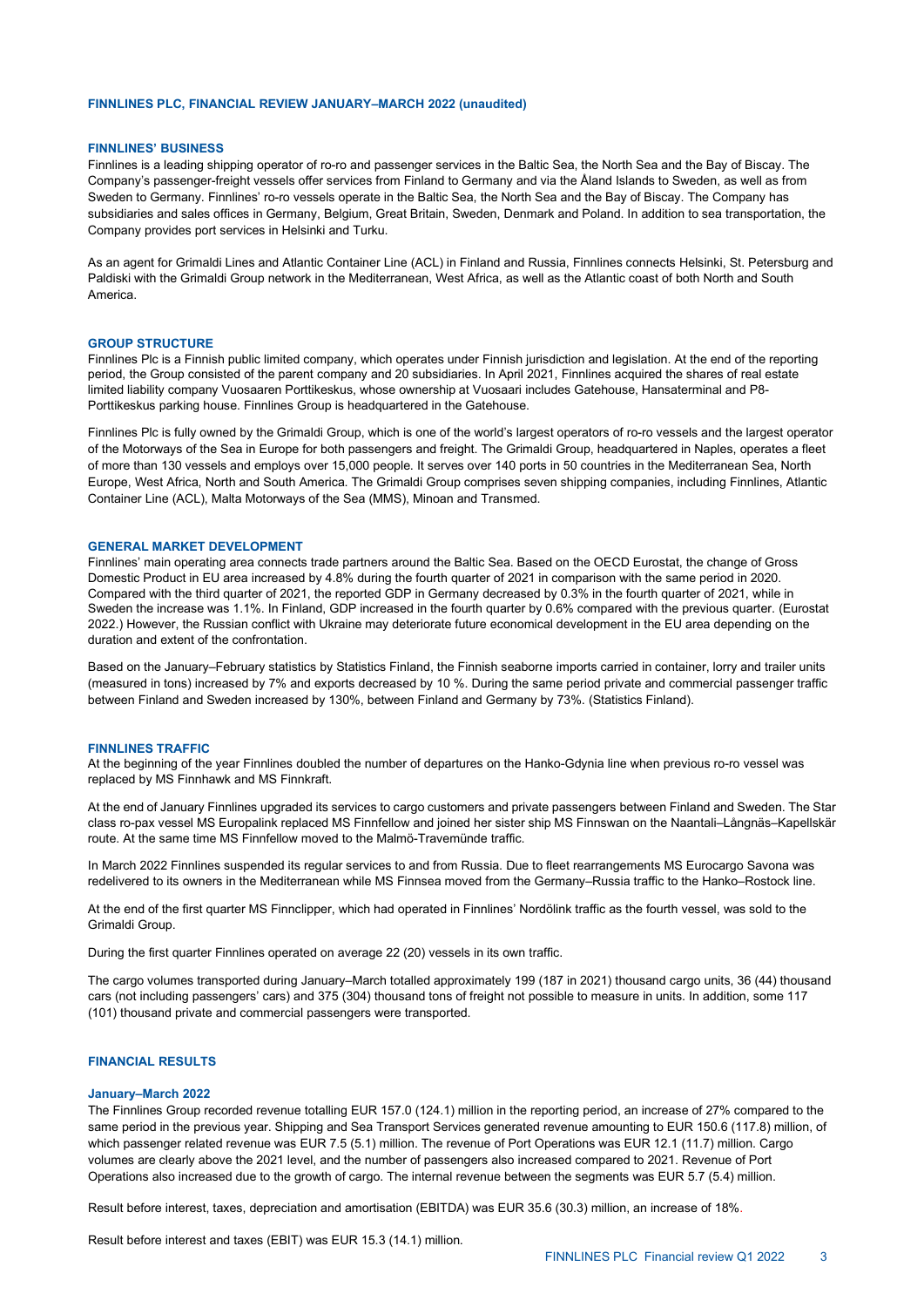As a result of the improved financial position, net financial expenses decreased to EUR -1.0 (-1.1) million. Financial income was EUR 0.1 (0.0) million and financial expenses EUR -1.1 (-1.1) million. Result before taxes (EBT) increased by EUR 1.2 million and was EUR 14.3 (13.0) million. The result for the reporting period was EUR 15.1 (13.2) million.

#### **STATEMENT OF FINANCIAL POSITION, FINANCING AND CASH FLOW**

Interest-bearing debt decreased by EUR 17.0 million to EUR 331.7 (348.7) million, excluding leasing liabilities of EUR 22.5 (16.9) million. Net interest-bearing debt excluding leasing liabilities at the end of period was EUR 301.3 (332.7) million. Net interest-bearing debt/EBITDA (rolling 12 months) ratio amounted to 1.8 (2.5) and the equity ratio calculated from the balance sheet was 61.7 (60.6)%. Net gearing resulted in 38.8 (44.6) %.

The Group's liquidity position is strong and at the end of the period, cash and cash equivalents together with unused committed credit facilities amounted to EUR 247.4 (204.2) million.

Net cash generated from operating activities remained strong and was EUR 23.2 (16.3) million.

# **CAPITAL EXPENDITURE**

The Finnlines Group's gross capital expenditure in the reporting period totalled EUR 2.3 (18.4) million, including tangible and intangible assets. Total depreciation and amortisation amounted to EUR 20.3 (16.2) million. The investments consist of normal replacement expenditure of fixed assets, new cargo handling equipment, dry-dockings, buildings in Vuosaari Harbour and environmental investments prepayments related to green ro-ro and ro-pax newbuildings.

Finnlines has continued to invest in sustainability and environmental technologies. In order to protect the fragile marine environment in the Baltic and the North Sea, the Company has started to install ballast water treatment systems on its vessels. The project will be completed in 2023.

Finnlines' EUR 500 million investment programme, the Newbuilding Programme, continued in China. The programme consists of three hybrid ro-ro vessels (Finneco I, II, III) and two eco-efficient ro-pax vessels (Finnsirius and Finncanopus). The first vessel of the Programme, the hybrid ro-ro vessel Finneco I, was delivered on 28 April 2022. Finneco II and III will be delivered in 2022. Two Superstar ro-pax vessels are scheduled to be delivered in 2023. The new vessels will further increase Finnlines' energy efficiency and emission reduction and are a significant step towards an even more sustainable and eco-efficient fleet.

#### **PERSONNEL**

The Group employed an average of 1,649 (1,509) persons during the reporting period, consisting of 941 (830) persons at sea and 708 (679) persons on shore. The number of persons employed at the end of the period was 1,636 (1,493) in total, of which 936 (814) at sea and 700 (679) on shore.

The personnel expenses (including social costs) for the reporting period were EUR 23.6 (21.9) million.

## **THE FINNLINES SHARE**

The Company's paid-up and registered share capital on 31 March 2022 totalled EUR 103,006,282. The capital stock consisted of 51,503,141 shares.

Finnlines Plc is fully owned by the Grimaldi Group.

## **ANNUAL GENERAL MEETING**

Finnlines Plc's Annual General Meeting was held in Helsinki on 5 May 2022. The Annual General Meeting of Finnlines Plc approved the Financial Statements and discharged the members of the Board of Directors and President and CEO from liability for the financial year 2021. The meeting approved the Board of Directors' proposal to pay a dividend of EUR 1.00 per share.

The meeting decided that the number of Board Members be nine. The meeting decided to re-elect the current board members Tiina Bäckman, Emanuele Grimaldi, Gianluca Grimaldi, Guido Grimaldi, Mikael Mäkinen, Diego Pacella, Esben Poulsson, Jon-Aksel Torgersen and Tapani Voionmaa for the term until the close of the Annual General Meeting in 2023.

The Annual General Meeting elected KPMG Oy Ab as the Company's auditor for the fiscal year 2022. It was decided that the external auditors will be reimbursed according to invoice.

### **RISKS AND RISK MANAGEMENT**

The economic outlook seemed solid at the beginning of 2022 despite new variants of the corona virus. However, geopolitical tensions increased considerably when Russia attacked Ukraine in February. Russia is an important exporter of energy and raw materials, but many companies have withdrawn from the Russian market and broken off trade relations. Consequently, energy prices have rocketed and the price of raw materials has also gone up, which raises costs for the public and private sector. Inflation is accelerating and expected to pose a risk to growth prospects.

Finnlines is exposed to business risks that arise from the capacity of the fleet existing in the market, counterparties, prospects for export and import of goods, and changes in the operating environment. The risk of overcapacity is reduced through scrapping of aging vessels, on the one hand, and the more stringent environmental requirements, on the other. The continuity of operations is ensured by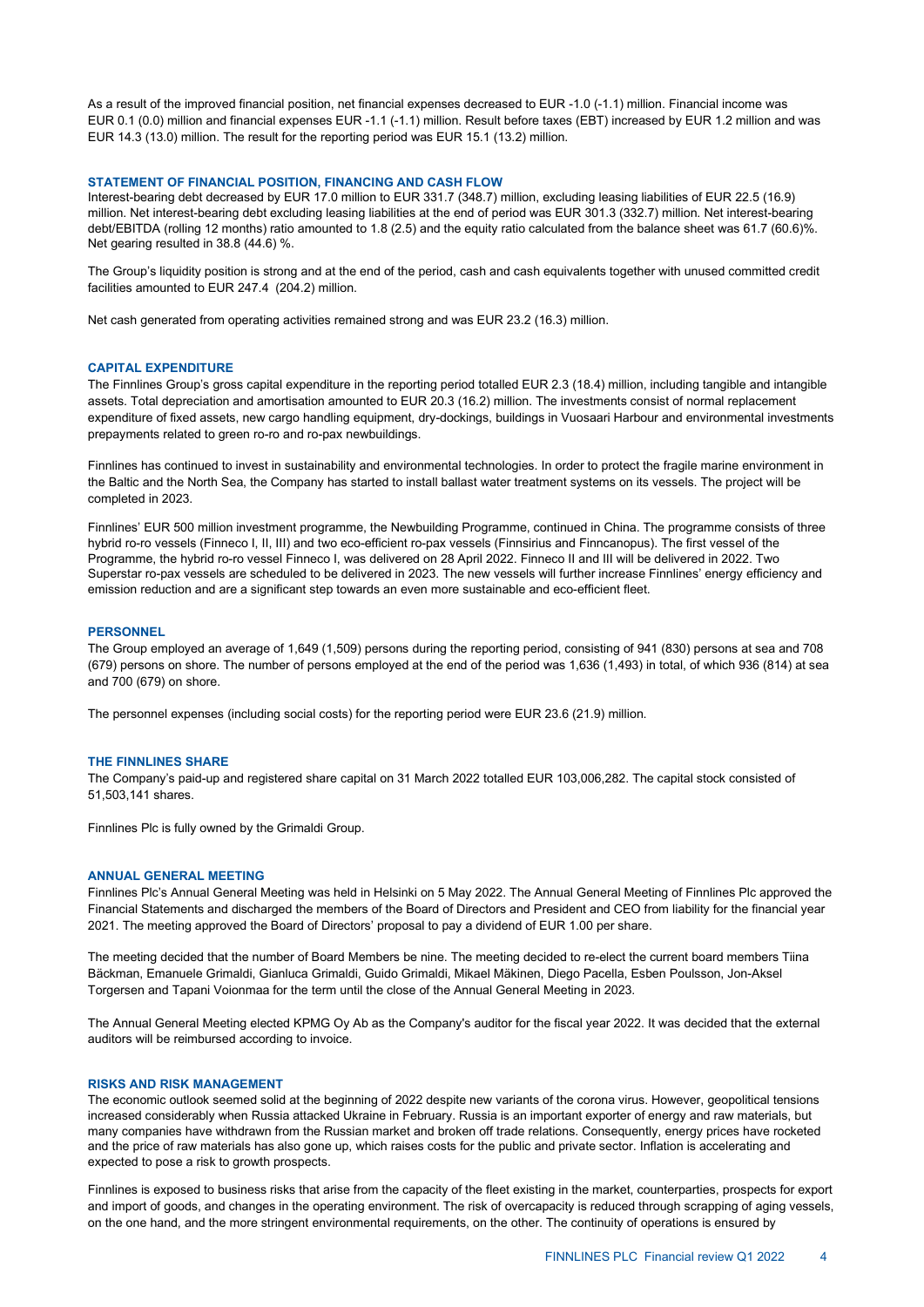safeguarding critical functions and essential resources. The majority of the Group's non-current assets consists of its fleet. The fleet is always insured to its full value.

Stricter environmental regulations (e.g. NOx, SOx and CO2 emission, wastewater and ballast water regulations) are the risk factors that could affect the Group's business. However, through the constant renewal and development of the fleet, using the latest technology and innovations, Finnlines is very well-positioned to greatly mitigate this risk.

The effect of fluctuations in the foreign trade is reduced by the fact that the Company operates in several geographical areas. This means that slow growth in one country is compensated by faster recovery in another. Finnlines continuously monitors the solidity and payment schedules of its customers and suppliers. Currently, there are no indications of imminent risks related to counterparties but the Company continues to monitor the financial position of its counterparties. Finnlines holds adequate credit lines to maintain liquidity in the current business environment.

Finnlines' cash and unused committed credit facilities amounted to over EUR 200 million and the Company has initiated cost saving plans in April 2020.

#### **LEGAL PROCEEDINGS**

Finnlines has made an appeal to the Helsinki Administrative Court of the National Emergency Supply Agency's decision concerning the compensation of costs for securing maritime transport. In addition, Finnlines has made a complaint to the European Commission concerning Covid-19 situation related selective and discriminatory aid measures launched by the Finnish authorities. The Market Court dismissed Finnlines' appeals concerning the Finnish Transport and Communications Agency's calls for tenders concerning imposing a public service obligation for the aid of maritime traffic on the grounds that the procurement processes as well as Traficom's temporary arrangements had been carried out in accordance with the Finnish procurement regulations.

Finnlines is in addition involved in a few legal proceedings and disputes whose outcome cannot be predicted, but taking into account the information that is available at present, their outcome is not expected to have any substantial impact on the Group's profit.

#### **CORPORATE GOVERNANCE**

The Corporate Governance Statement can be reviewed on the Company's website: www.finnlines.com.

## **EVENTS AFTER THE REPORTING PERIOD**

The first Eco-series vessel, MS Finneco I, was delivered on 28 April 2022. There are no other significant events to report.

#### **OUTLOOK AND OPERATING ENVIRONMENT**

The three new green ro-ro vessels will support our customers' need for more capacity. They also enable us to add our flexibility in terms of cargo mix, fleet planning and route optimisation. The vessels are not just eco-efficient but they also increase our operational efficiency due to larger size. As it is hard to predict the economic and geopolitical development, Finland's trade and freight outlook for the remaining 2022 is yet growing although at a slower pace than earlier forecasted. Taking into account that Finnlines is in a very good shape, both operationally and financially, we are well-equipped to sturdily follow our growth strategy and green newbuilding programme. We estimate that Finnlines Group's result before taxes is expected to improve from 2021.

The second financial review of 2022 for the period of 1 April–30 June 2022 will be published on Thursday 28 July 2022.

Finnlines Plc The Board of Directors

> Emanuele Grimaldi President and CEO

#### **FURTHER INFORMATION**

Tom Pippingsköld, tel. +358 40 519 5041, tom.pippingskold@finnlines.com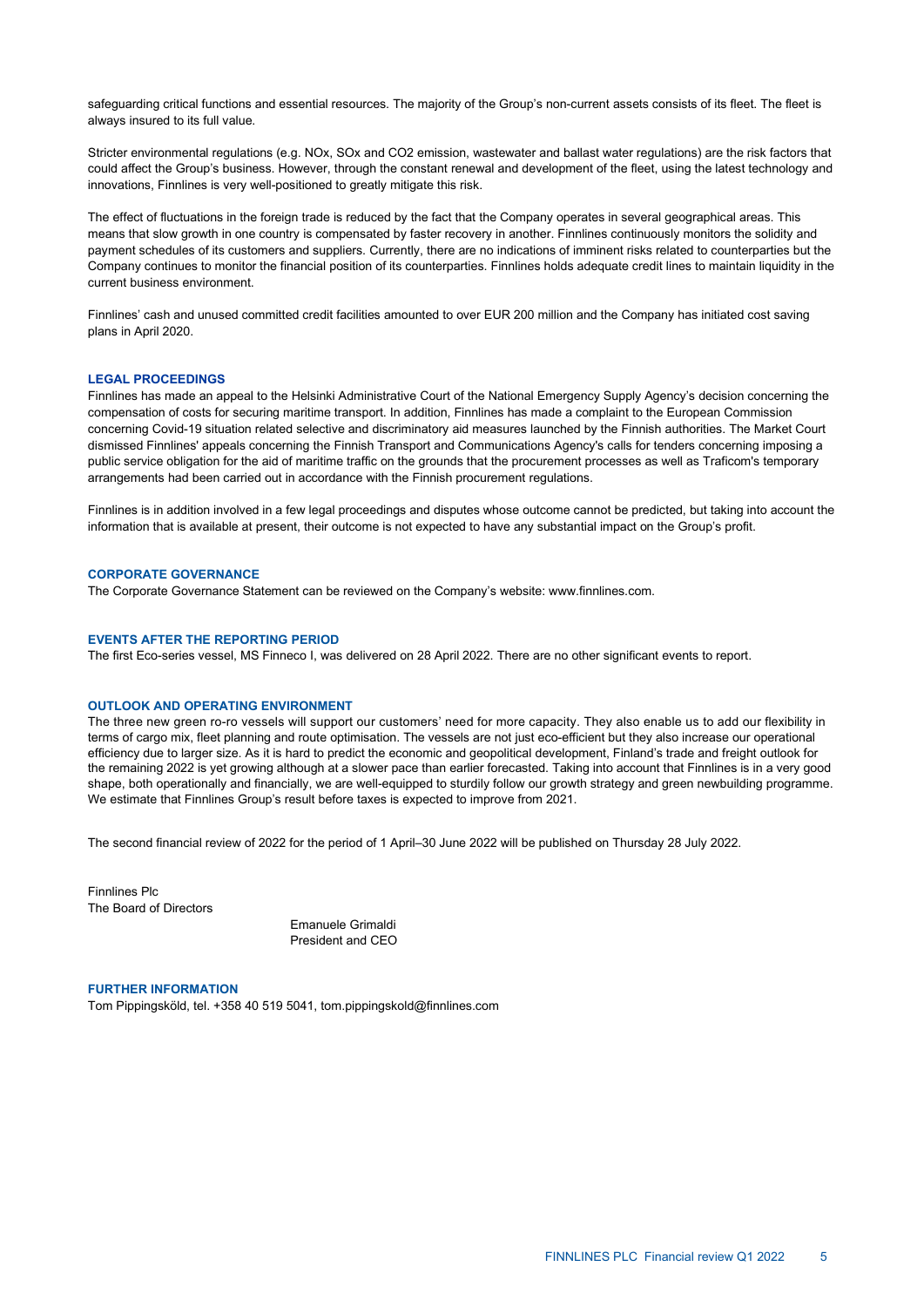#### **ENCLOSURES**

- Reporting and accounting policies
- Consolidated statement of comprehensive income, IFRS
- Consolidated statement of financial position, IFRS
- Consolidated statement of changes in equity, IFRS
- Consolidated cash flow statement, IFRS
- Revenue and result by business segments
- Revenue by geographical area
- Revenue by functions
- Property, plant and equipment
- Leases
- Fair value hierarchy
- Contingencies and commitments
- Revenue and result by quarter
- Share information
- Events after the reporting period
- Calculation of ratios
- Related party transactions

## **DISTRIBUTION**

Main media

This interim report is unaudited.

## **REPORTING AND ACCOUNTING POLICIES**

This interim report included herein is prepared in accordance with IAS 34 (Interim Financial Reporting) standard. The accounting policies are the same as those applied in the last annual financial statements.

Finnlines Plc entered into the tonnage taxation regime in January 2013. In tonnage taxation, shipping operations transferred from taxation of business income to tonnage-based taxation.

All figures in the accounts have been rounded and, consequently, the sum of individual figures may deviate from the presented sum figure.

The preparation of the interim financial statements in accordance with IFRS requires management to make estimates and assumptions and use its discretion in applying the accounting principles that affect the valuation of the reported assets and liabilities and other information such as contingent liabilities and the recognition of income and expenses in the income statement. Although the estimates are based on the management's best knowledge of current events and actions, actual results may differ from the estimates. The uncertainties related to the key assumptions were the same as those applied to the consolidated financial statements at the year-end 31 December 2021.

Russia invaded Ukraine in February 2022, which has caused uncertainty in European economy thus reflecting also in Finnlines' business environment. Finnlines' management has assessed that the war and the sanctions against Russia will not have a material impact on the reported figures.

During the fiscal year 2021 the management evaluated vessels' economic life span and residual values. Due to the expected economic life span of 25-30 years, depreciation times have been shortened by five years on average, starting from 1 January 2021. The adjustment regarding the depreciations of full fiscal year 2021 is booked on the fourth quarter of 2021.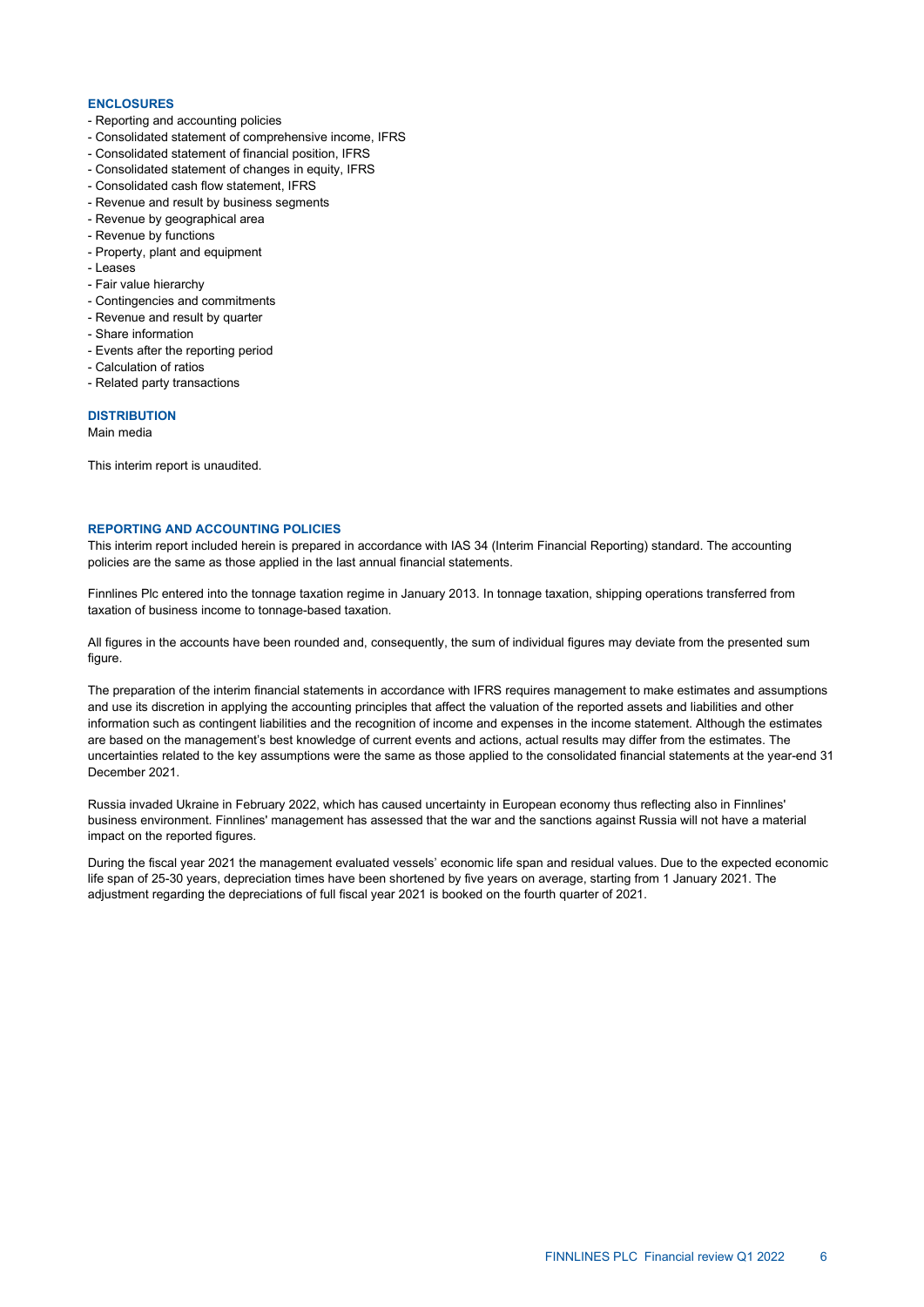# **CONSOLIDATED STATEMENT OF COMPREHENSIVE INCOME, IFRS**

| <b>EUR 1,000</b>                                                                             | $1 - 32022$ | $1 - 32021$ | 1-12 2021  |
|----------------------------------------------------------------------------------------------|-------------|-------------|------------|
| <b>Revenue</b>                                                                               | 156,993     | 124,056     | 579,944    |
| Other income from operations                                                                 | 1,980       | 222         | 1,896      |
| Materials and services                                                                       | $-61,438$   | $-41,794$   | $-192,991$ |
| Personnel expenses                                                                           | $-23,609$   | $-21,933$   | $-89,602$  |
| Depreciation, amortisation and impairment losses                                             | $-20,297$   | $-16, 157$  | $-82,127$  |
| Other operating expenses                                                                     | $-38,347$   | $-30,289$   | $-138,958$ |
| Total operating expenses                                                                     | $-143,690$  | $-110, 173$ | $-503,678$ |
| <b>Result before interest and taxes (EBIT)</b>                                               | 15,283      | 14,104      | 78,161     |
|                                                                                              |             |             |            |
| Financial income                                                                             | 79          | 20          | 187        |
| Financial expenses                                                                           | $-1,083$    | $-1,095$    | $-4,591$   |
| <b>Result before taxes (EBT)</b>                                                             | 14,279      | 13,029      | 73,758     |
|                                                                                              |             |             |            |
| Income taxes                                                                                 | 834         | 169         | 915        |
| <b>Result for the reporting period</b>                                                       | 15,113      | 13,199      | 74,673     |
|                                                                                              |             |             |            |
| Other comprehensive income:                                                                  |             |             |            |
| Other comprehensive income to be reclassified                                                |             |             |            |
| to profit and loss in subsequent periods:<br>Exchange differences on translating foreign     |             |             |            |
| operations                                                                                   | $-10$       | 45          | 68         |
| Fair value changes on currency derivatives                                                   | $-2,039$    | 8,776       | 16,695     |
| Other comprehensive income to be reclassified to                                             |             |             |            |
| profit and loss in subsequent periods, total                                                 | $-2,048$    | 8,821       | 16,763     |
| Other comprehensive income not being<br>reclassified to profit and loss in subsequent        |             |             |            |
| periods:                                                                                     |             |             |            |
| Remeasurement of defined benefit plans                                                       | 0           | $\mathbf 0$ | -51        |
| Tax effect, net                                                                              | 0           | $\Omega$    | -38        |
| Other comprehensive income not being reclassified                                            |             |             |            |
| to profit and loss in subsequent periods, total                                              | 0           | 0           | -90        |
| <b>Total comprehensive income</b><br>for the reporting period                                | 13,065      | 22,020      | 91,346     |
|                                                                                              |             |             |            |
| Result for the reporting period attributable to:                                             |             |             |            |
| Parent company shareholders                                                                  | 15,113      | 13,199      | 74,673     |
|                                                                                              | 15.113      | 13.199      | 74,673     |
| Total comprehensive income for the reporting                                                 |             |             |            |
| period attributable to:                                                                      |             |             |            |
| Parent company shareholders                                                                  | 13,065      | 22,020      | 91,346     |
|                                                                                              | 13,065      | 22,020      | 91,346     |
| Result for the reporting period attributable to<br>parent company shareholders calculated as |             |             |            |
| earnings per share (EUR/share)                                                               |             |             |            |
| Undiluted / diluted earnings per share                                                       | 0.29        | 0.26        | 1.45       |
| Average number of shares                                                                     |             |             |            |
| Undiluted / diluted                                                                          | 51,503,141  | 51,503,141  | 51,503,141 |

Most of the items recognised in the Consolidated Statement of Comprehensive Income fall under the tonnage tax scheme.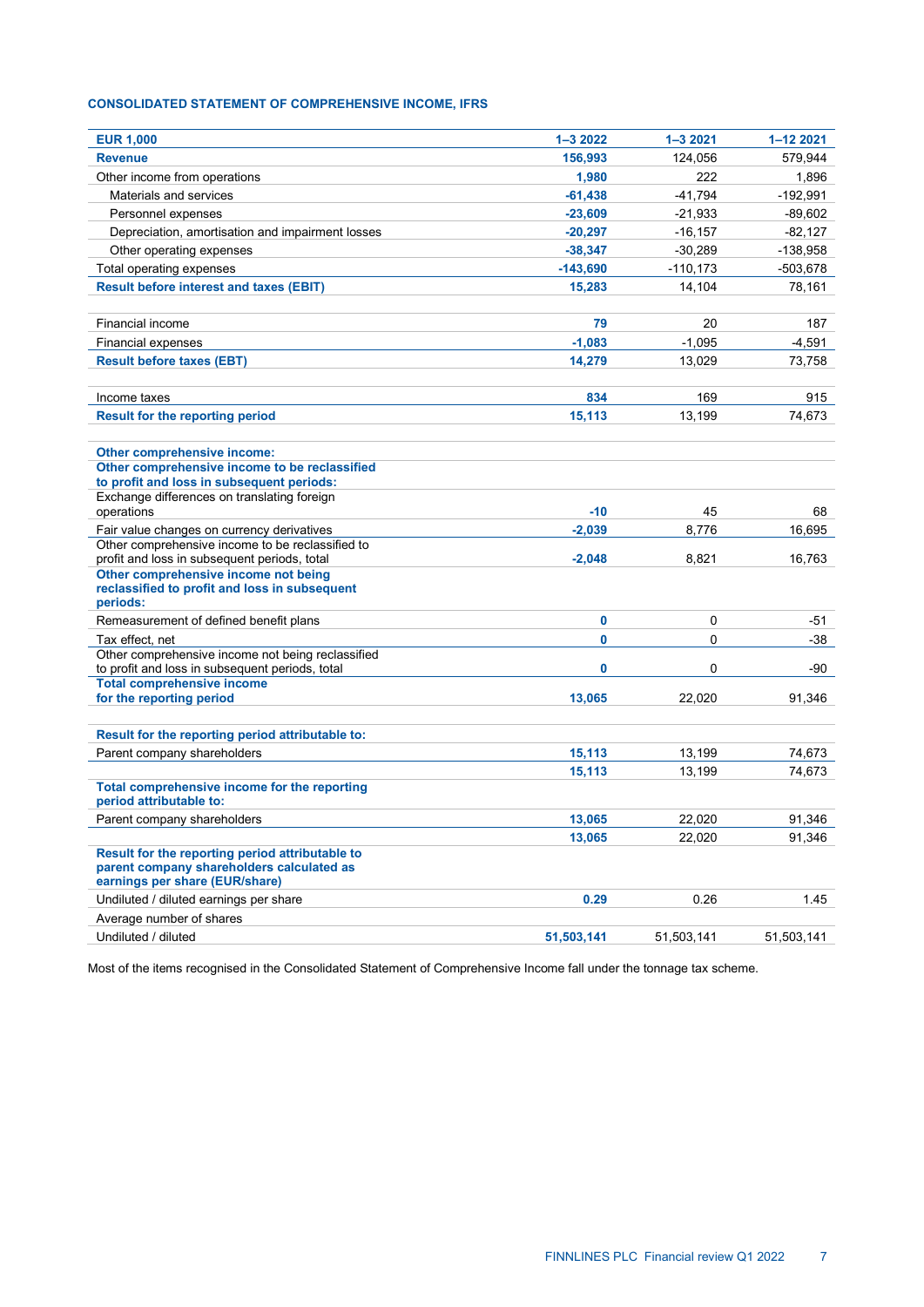# **CONSOLIDATED STATEMENT OF FINANCIAL POSITION, IFRS**

| <b>EUR 1,000</b>                                   | 31 Mar 2022 | 31 Mar 2021 | 31 Dec 2021 |
|----------------------------------------------------|-------------|-------------|-------------|
| <b>ASSETS</b>                                      |             |             |             |
| <b>Non-current assets</b>                          |             |             |             |
| Property, plant and equipment                      | 953,513     | 970,183     | 1,004,024   |
| Goodwill                                           | 105,644     | 105,644     | 105,644     |
| Other intangible assets                            | 3,167       | 3,500       | 3,116       |
| Other financial assets                             | 7,076       | 7,076       | 7,076       |
| Receivables                                        | 9,079       | 5,272       | 8,121       |
| Deferred tax assets                                | 996         | 2,385       | 983         |
|                                                    | 1,079,474   | 1,094,059   | 1,128,963   |
| <b>Current assets</b>                              |             |             |             |
| Inventories                                        | 11,792      | 7,231       | 8,395       |
| Accounts receivable and other receivables          | 135,168     | 107,534     | 119,275     |
| Income tax receivables                             | 45          | 30          | 48          |
| Cash and cash equivalents                          | 30,435      | 16,025      | 1,951       |
|                                                    | 177,439     | 130,819     | 129,669     |
|                                                    |             |             |             |
| Non-current assets held for sale                   | 14,610      | 14,610      | 14,610      |
| <b>Total assets</b>                                | 1,271,524   | 1,239,488   | 1,273,242   |
|                                                    |             |             |             |
| <b>EQUITY</b>                                      |             |             |             |
| Equity attributable to parent company shareholders |             |             |             |
| Share capital                                      | 103,006     | 103,006     | 103,006     |
| Share premium account                              | 24,525      | 24,525      | 24,525      |
| <b>Translation differences</b>                     | 137         | 134         | 141         |
| Fund for invested unrestricted equity              | 40,016      | 40,016      | 40,016      |
| Fair value reserve *                               | 16,035      | 10,154      | 18,073      |
| Retained earnings                                  | 593,642     | 568,637     | 578,535     |
|                                                    | 777,361     | 746,473     | 764,296     |
|                                                    |             |             |             |
| <b>Total equity</b>                                | 771,361     | 746,473     | 764,296     |
| <b>LIABILITIES</b>                                 |             |             |             |
| <b>Long-term liabilities</b>                       |             |             |             |
| Deferred tax liabilities                           | 43,070      | 46,302      | 44,003      |
| Pension liabilities                                | 3,148       | 3,336       | 3,143       |
| Provisions                                         | 1,706       | 1,697       | 1,697       |
| Loans from financial institutions                  | 132,636     | 205,231     | 169,123     |
|                                                    | 180,561     | 256,567     | 217,976     |
| <b>Current-liabilities</b>                         |             |             |             |
| Accounts payable and other liabilities             | 91,786      | 75,827      | 87,257      |
| Current tax liabilities                            | 10          | 11          | 22          |
| Provisions                                         | 215         | 215         | 215         |
| Loans from financial institutions                  | 221,591     | 160,395     | 203,476     |
|                                                    | 313,602     | 236,449     | 290,970     |
| <b>Total liabilities</b>                           | 494,163     | 493,016     | 508,946     |
|                                                    |             |             |             |
| <b>Total equity and liabilities</b>                | 1,271,524   | 1,239,488   | 1,273,242   |

\* Fair value reserve consists of fair value of effective part of foreign currency forward contracts, for which hedge accounting is applied.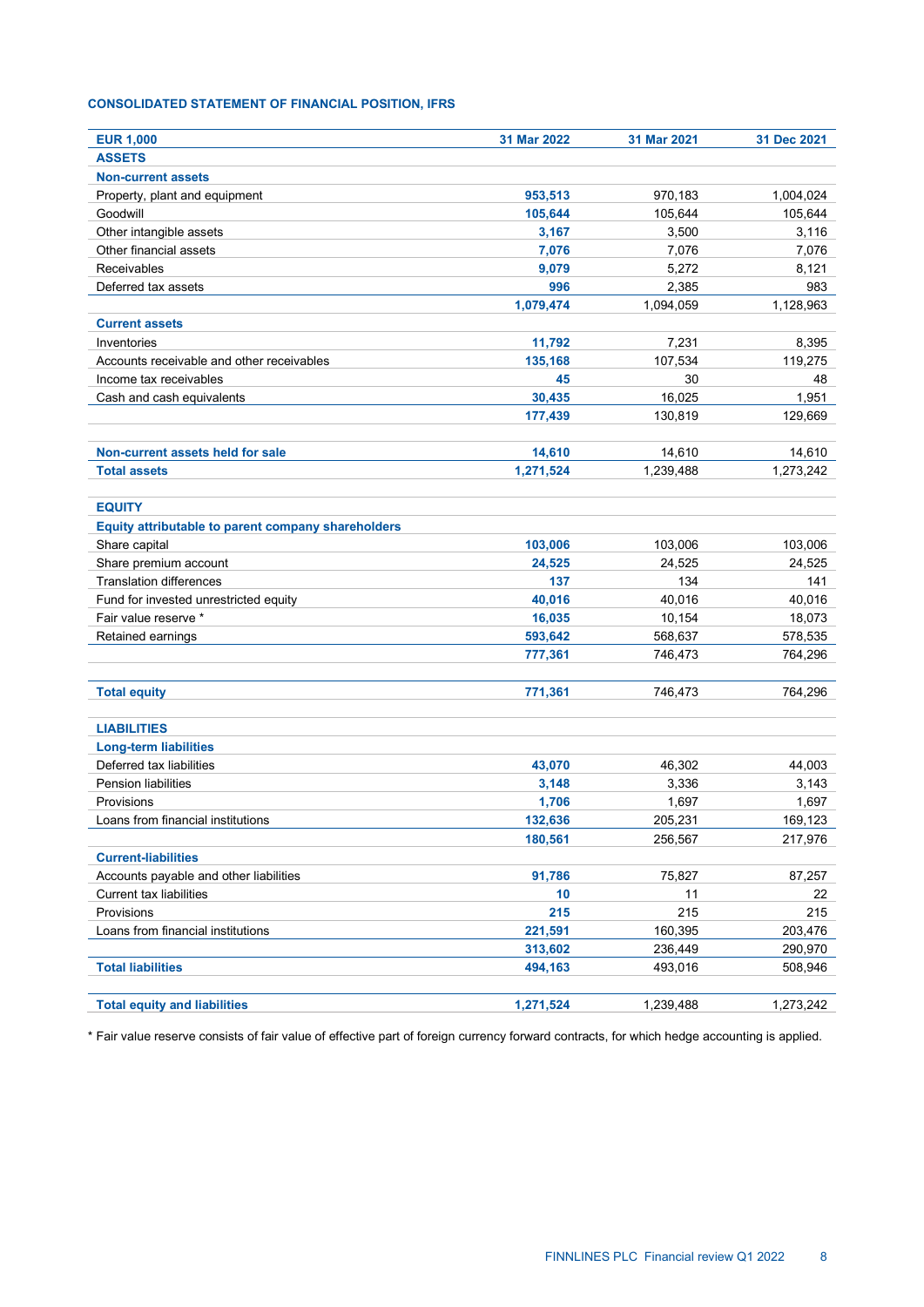# **CONSOLIDATED STATEMENT OF CHANGES IN EQUITY 2021, IFRS**

| Equity attributable to parent company shareholders |                               |                                   |                                       |                              |                             |                     |
|----------------------------------------------------|-------------------------------|-----------------------------------|---------------------------------------|------------------------------|-----------------------------|---------------------|
| <b>Share capital</b>                               | <b>Share issue</b><br>premium | <b>Translation</b><br>differences | <b>Unrestricted</b><br>equity reserve | <b>Fair value</b><br>reserve | <b>Retained</b><br>earnings | <b>Total equity</b> |
| 103,006                                            | 24.525                        | 114                               | 40.016                                | 1.378                        | 555,413                     | 724.452             |
|                                                    |                               |                                   |                                       |                              |                             |                     |
|                                                    |                               |                                   |                                       |                              | 13.199                      | 13.199              |
|                                                    |                               | 20                                |                                       |                              | 24                          | 44                  |
|                                                    |                               |                                   |                                       | 16.695                       |                             | 16,695              |
|                                                    |                               |                                   |                                       |                              |                             |                     |
|                                                    |                               |                                   |                                       |                              |                             | 22,020<br>746.473   |
|                                                    | $\mathbf{0}$<br>103,006       | $\mathbf{0}$<br>24.525            | 20<br>134                             | 40.016                       | 8.776<br>10.154             | 13,223<br>568,637   |

# **CONSOLIDATED STATEMENT OF CHANGES IN EQUITY 2022, IFRS**

| <b>EUR 1,000</b>                             | Equity attributable to parent company shareholders |                               |                                   |                                       |                              |                             |                     |
|----------------------------------------------|----------------------------------------------------|-------------------------------|-----------------------------------|---------------------------------------|------------------------------|-----------------------------|---------------------|
|                                              | <b>Share capital</b>                               | <b>Share issue</b><br>premium | <b>Translation</b><br>differences | <b>Unrestricted</b><br>equity reserve | <b>Fair value</b><br>reserve | <b>Retained</b><br>earnings | <b>Total equity</b> |
| <b>Reported equity</b>                       |                                                    |                               |                                   |                                       |                              |                             |                     |
| 1 January 2022                               | 103.006                                            | 24.525                        | 141                               | 40.016                                | 18.073                       | 578,535                     | 764.296             |
| <b>Comprehensive income for</b>              |                                                    |                               |                                   |                                       |                              |                             |                     |
| the reporting period:                        |                                                    |                               |                                   |                                       |                              |                             |                     |
| Result for the reporting<br>period           |                                                    |                               |                                   |                                       |                              | 15,113                      | 15,113              |
| Exchange differences on                      |                                                    |                               |                                   |                                       |                              |                             |                     |
| translating foreign operations               |                                                    |                               | $-4$                              |                                       |                              | $-7$                        | $-11$               |
| Fair value change on<br>currency derivatives |                                                    |                               |                                   |                                       | $-2.039$                     |                             | $-2,039$            |
| <b>Total comprehensive</b>                   |                                                    |                               |                                   |                                       |                              |                             |                     |
| income for the reporting<br>period           | $\mathbf 0$                                        | 0                             | $-4$                              | 0                                     | $-2,039$                     | 15,106                      | 13,063              |
| Equity 31 March 2022                         | 103,006                                            | 24.525                        | 137                               | 40.016                                | 16.034                       | 593.641                     | 777.361             |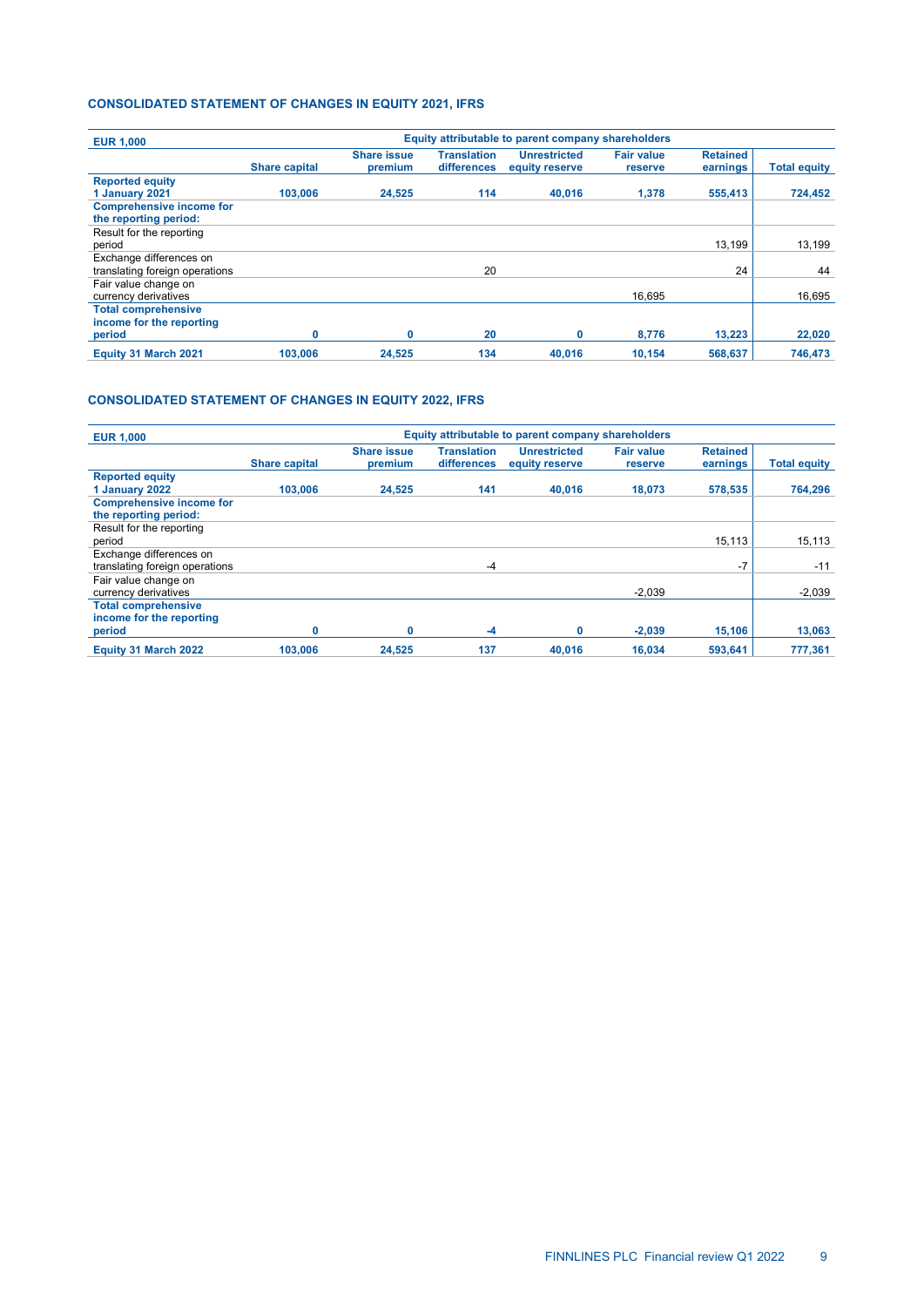# **CONSOLIDATED CASH FLOW STATEMENT, IFRS**

| <b>EUR 1,000</b>                                                                  | $1 - 32022$ | $1 - 32021$ | 1-12 2021  |
|-----------------------------------------------------------------------------------|-------------|-------------|------------|
| <b>Cash flows from operating activities</b>                                       |             |             |            |
| Results for the reporting period                                                  | 15,113      | 13,199      | 74,673     |
| Adiustments                                                                       |             |             |            |
| Non-cash transactions                                                             | 18,764      | 16,146      | 81,937     |
| Unrealised foreign exchange gains (-) / losses (+)                                | $-2$        | $-4$        |            |
| Financial income and expenses                                                     | 1,006       | 1,079       | 4,407      |
| Taxes                                                                             | $-834$      | $-169$      | $-915$     |
| Changes in working capital                                                        |             |             |            |
| Change in accounts receivable and other receivables                               | $-10,677$   | $-14,658$   | $-20,976$  |
| Change in inventories                                                             | $-3,397$    | $-1,264$    | $-2,428$   |
| Change in accounts payable and other liabilities                                  | 4,261       | 3,062       | 14,759     |
| Change in provisions                                                              | 6           | $-1$        | $-193$     |
| Interest paid                                                                     | $-522$      | $-495$      | $-2,679$   |
| Interest received                                                                 | $\bf{0}$    | 4           | 29         |
| Taxes paid                                                                        | $-102$      | $-67$       | $-265$     |
| Other financing items                                                             | $-401$      | $-485$      | $-1,636$   |
| Net cash generated from operating activities                                      | 23,214      | 16,346      | 146,713    |
|                                                                                   |             |             |            |
| <b>Cash flow from investing activities</b>                                        |             |             |            |
| Investments in tangible and intangible assets                                     | $-2,308$    | $-18,384$   | $-83,577$  |
| Sale of tangible assets                                                           | 0           | 11          | 375        |
| Acquisition of non-controlling interests                                          | 0           | $\mathbf 0$ | $-27,051$  |
| Net cash used in investing activities                                             | $-2,308$    | $-18,373$   | $-110,253$ |
|                                                                                   |             |             |            |
| <b>Cash flows from financing activities</b>                                       |             |             |            |
| Loan withdrawals                                                                  | 15,000      | 52.000      | 232,000    |
| Net increase in current interest-bearing liabilities (+) / net                    |             |             |            |
| decrease (-)                                                                      | 17,837      | $-8,206$    | 34,881     |
| Repayment of loans<br>Payment of lease liabilities (2018 Payment of finance lease | $-24,475$   | $-26,718$   | $-248,649$ |
| liabilities)                                                                      | $-583$      | $-875$      | $-3,090$   |
| Dividends paid                                                                    |             |             | $-51,503$  |
| Net cash used in financing activities                                             | 7,779       | 16,201      | $-36,361$  |
|                                                                                   |             |             |            |
| Change in cash and cash equivalents                                               | 28,684      | 1,847       | 99         |
| Cash and cash equivalents 1 January                                               | 1,951       | 14,174      | 1,847      |
| Effect of foreign exchange rate change                                            | $-200$      | 3           | 5          |
| Cash and cash equivalents at the end of periods                                   | 30,435      | 16,025      | 1,951      |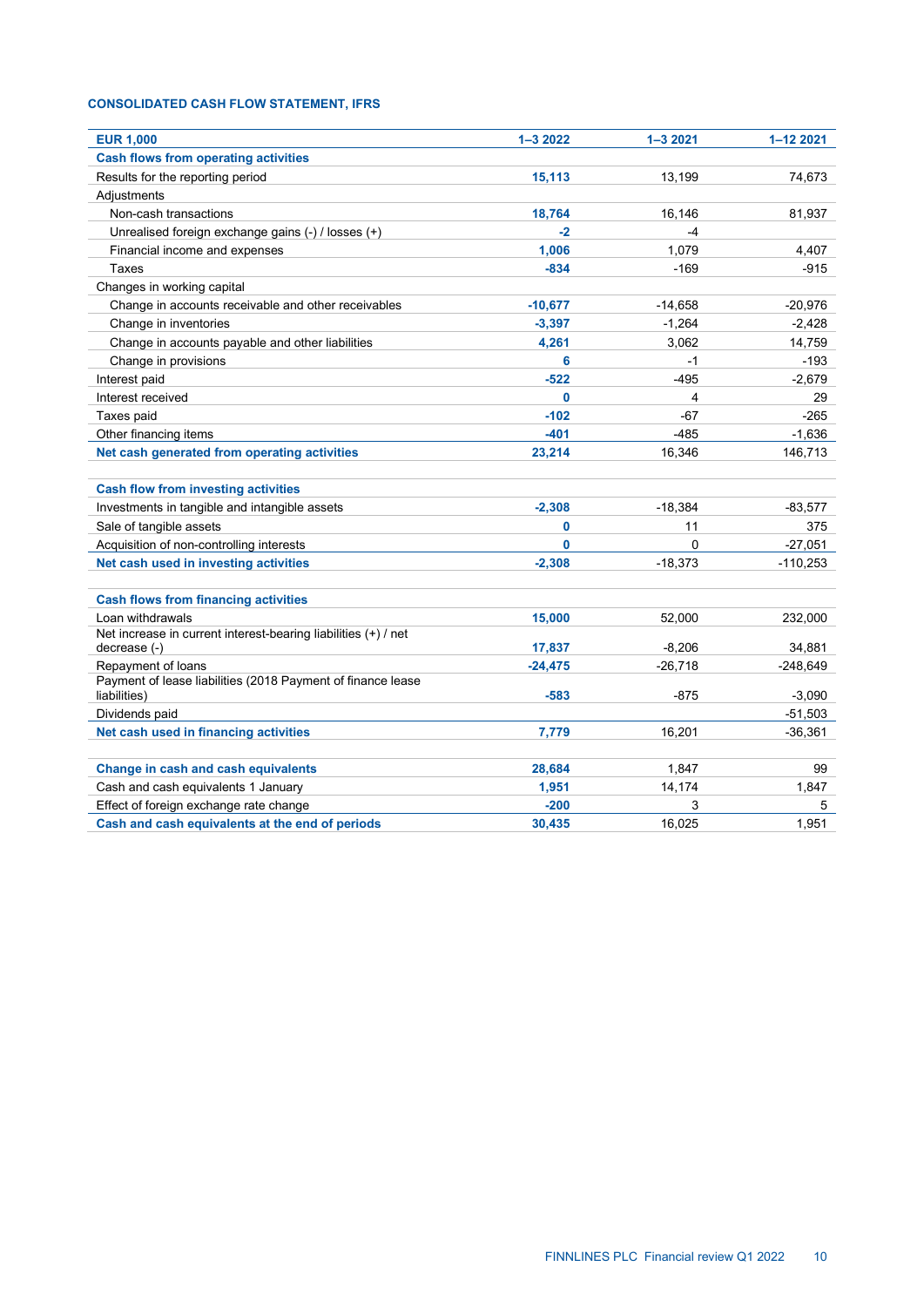# **REVENUE AND RESULT BY BUSINESS SEGMENTS**

|                                                      | $1 - 32022$ |        | $1 - 32021$ |        | $1 - 122021$ |        |
|------------------------------------------------------|-------------|--------|-------------|--------|--------------|--------|
|                                                      | <b>MEUR</b> | $\%$   | <b>MEUR</b> | $\%$   | <b>MEUR</b>  | $\%$   |
| <b>Revenue</b>                                       |             |        |             |        |              |        |
| Shipping and sea transport services                  | 150.6       | 95.9   | 117.8       | 94.9   | 555.3        | 95.8   |
| Port operations                                      | 12.1        | 7.7    | 11.7        | 9.4    | 47.0         | 8.1    |
| Intra-group revenue                                  | $-5.7$      | $-3.6$ | $-5.4$      | $-4.3$ | $-22.3$      | $-3.9$ |
| <b>External sales</b>                                | 157.0       | 100.0  | 124.1       | 100.0  | 579.9        | 100.0  |
| <b>Result before interest and taxes</b>              |             |        |             |        |              |        |
| Shipping and sea transport services                  | 14.8        |        | 13.2        |        | 73.6         |        |
| Port operations                                      | 0.4         |        | 0.9         |        | 4.6          |        |
| <b>Result before interest and taxes (EBIT) total</b> | 15.3        |        | 14.1        |        | 78.2         |        |
| Financial income and expenses                        | $-1.0$      |        | $-1.1$      |        | $-4.4$       |        |
| <b>Result before taxes (EBT)</b>                     | 14.3        |        | 13.0        |        | 73.8         |        |
| Income taxes                                         | 0.8         |        | 0.2         |        | 0.9          |        |
| <b>Result for the reporting period</b>               | 15.1        |        | 13.2        |        | 74.7         |        |

# **REVENUE BY GEOGRAPHICAL AREA**

| <b>EUR 1,000</b>   | $1 - 32022$ | $1 - 32021$ | $1 - 122021$ |
|--------------------|-------------|-------------|--------------|
| <b>Revenue</b>     |             |             |              |
| Finland            | 65,064      | 49,802      | 238,251      |
| Sweden             | 24,406      | 20,393      | 92,888       |
| Germany            | 17,689      | 13,478      | 71,275       |
| Other EU countries | 40,349      | 30,526      | 152,350      |
| Russia             | 1,525       | 1,699       | 9,893        |
| Other              | 7,960       | 8,159       | 15,286       |
|                    | 156,993     | 124.056     | 579.944      |

The revenue from the geographical areas is reported according to the location of the customers.

# **REVENUE BY FUNCTIONS**

| <b>EUR 1,000</b>                    | $1 - 32022$ | $1 - 32021$ | $1 - 122021$ |
|-------------------------------------|-------------|-------------|--------------|
| <b>Revenue</b>                      |             |             |              |
| Freight and other shipping services | 137.158     | 112.724     | 507,864      |
| Passenger services                  | 7,489       | 5.131       | 47,829       |
| Port operations                     | 12.346      | 6.201       | 24,251       |
|                                     | 156.993     | 124.056     | 579.944      |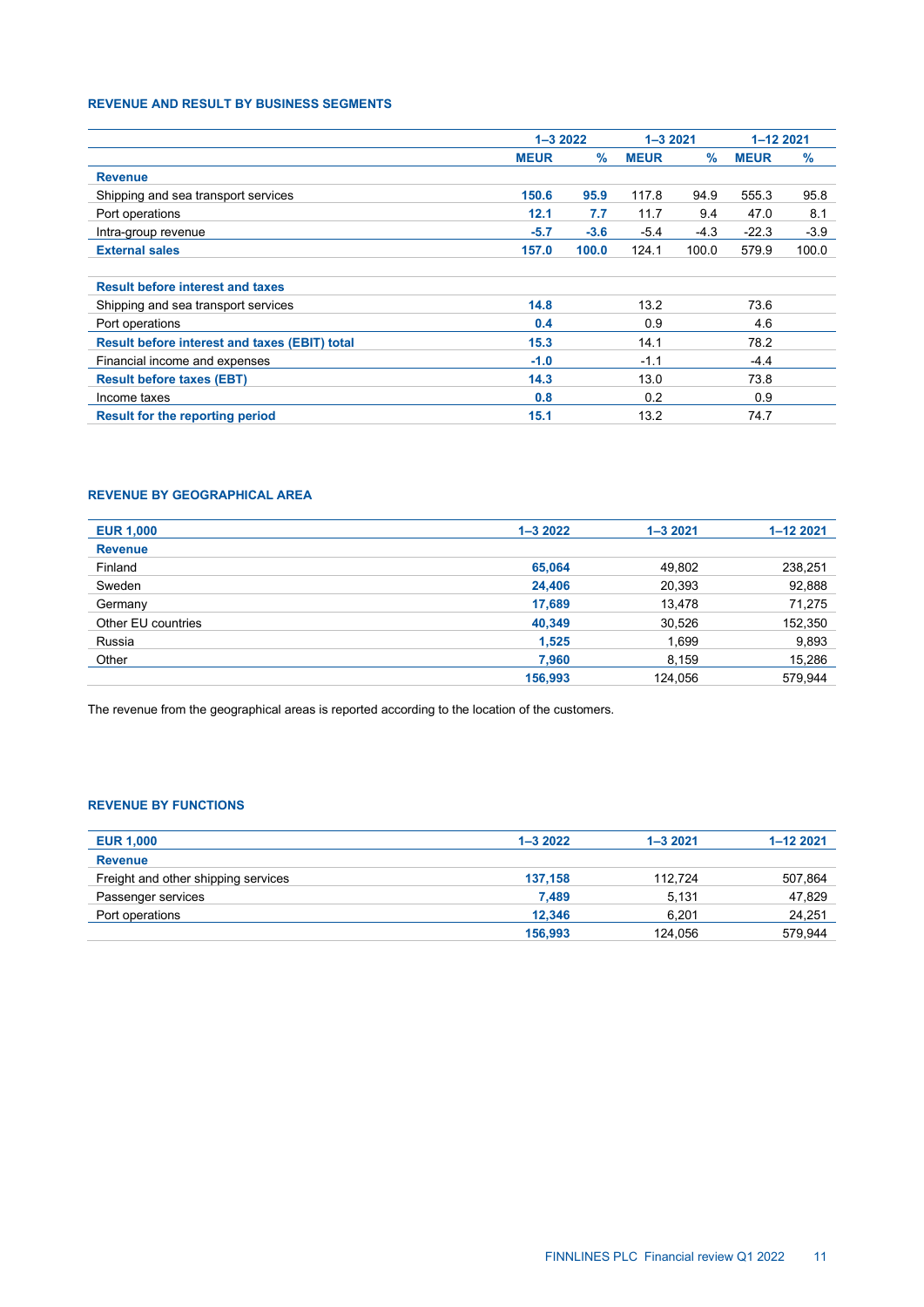## **PROPERTY, PLANT AND EQUIPMENT 2022**

|                                               |       |                  |                |                  | <b>Advance</b>      |              |
|-----------------------------------------------|-------|------------------|----------------|------------------|---------------------|--------------|
|                                               |       |                  |                |                  | payments &          |              |
|                                               |       |                  |                | <b>Machinery</b> | <b>acquisitions</b> |              |
|                                               |       |                  |                | and              | under               |              |
| <b>EUR 1,000</b>                              | Land  | <b>Buildings</b> | <b>Vessels</b> | equipment        | construction        | <b>Total</b> |
| Acquisition cost 1 January 2022               | 1,125 | 106,142          | 1,497,525      | 66,874           | 131,243             | 1,802,910    |
| Exchange rate differences                     |       |                  |                | $-2$             |                     | $-2$         |
| Increases                                     |       |                  | 6,337          | 73               | $-4,303$            | 2,107        |
| Disposals                                     |       |                  | $-86,294$      | -79              |                     | $-86,373$    |
| Reclassifications between items               |       |                  | 1,070          |                  | $-1,070$            |              |
| Reclassifications to non-current assets held  |       |                  |                |                  |                     |              |
| for sale *                                    |       | $-3,297$         |                | $-22,395$        |                     | $-25,691$    |
| <b>Acquisition cost on 31 March 2022</b>      | 1,125 | 102,846          | 1,418,639      | 44,472           | 125,869             | 1,692,951    |
| Accumulated depreciation, amortisation and    |       |                  |                |                  |                     |              |
| write-offs 1 January 2021                     |       | -42,426          | $-719,249$     | $-45,482$        |                     | $-807,157$   |
| Exchange rate differences                     |       |                  |                | 2                |                     | 2            |
| Cumulative depreciation on reclassifications  |       |                  |                |                  |                     |              |
| and disposals                                 |       |                  | 52,917         | 79               |                     | 52,995       |
| Depreciation for the reporting period         |       | $-773$           | $-18,516$      | $-248$           |                     | $-19,537$    |
| <b>Accumulated depreciation, amortisation</b> |       |                  |                |                  |                     |              |
| and write-offs 31 March 2022                  |       | $-43,199$        | $-684,849$     | $-45,649$        |                     | $-773,697$   |
| Reclassifications to non-current assets held  |       |                  |                |                  |                     |              |
| for sale *                                    |       | 570              |                | 10,510           |                     | 11,081       |
| <b>Carrying value on 31 March 2022</b>        | 1,125 | 60,217           | 733,791        | 9,333            | 125,869             | 930,335      |

Not including right-of-use assets.

\* The Finnlines Group is negotiating a sale of Port Operations' assets with carrying value of EUR 14.6 (14.6) million. No impairment losses were recognised on the carrying values of these assets in 2021 or 2022, as according to management's estimate, the fair value of the assets classified as held for sale was higher than the carrying value at the balance sheet date 31 March 2021 and 31 March 2022.

|                                                               |                       | <b>Buildings and</b> | <b>Machinery and</b> |          |
|---------------------------------------------------------------|-----------------------|----------------------|----------------------|----------|
| <b>EUR 1,000</b>                                              | <b>Land and water</b> | <b>structures</b>    | equipment            | Total    |
| <b>Right-of-use assets 2022</b>                               |                       |                      |                      |          |
| Acquisition cost 1 January 2022                               | 27,719                | 1,733                | 1,622                | 31,073   |
| Exchange rate differences                                     |                       |                      |                      |          |
| Increases                                                     | 877                   | 37                   |                      | 914      |
| <b>Disposals</b>                                              |                       |                      |                      |          |
| Reclassifications between items                               |                       |                      |                      |          |
| <b>Acquisition cost 31 March 2022</b>                         | 28,596                | 1.770                | 1.622                | 31,987   |
|                                                               |                       |                      |                      |          |
| Accumulated depreciation, amortisation                        |                       |                      |                      |          |
| and write-offs 1 January 2022                                 | $-6.019$              | $-1.092$             | $-1,081$             | $-8,192$ |
| Exchange rate differences                                     |                       |                      |                      |          |
| Cumulative depreciation on<br>reclassifications and disposals |                       |                      |                      |          |
| Depreciation for the reporting period                         | -479                  | $-62$                | -75                  | $-616$   |
| <b>Accumulated depreciation, amortisation</b>                 |                       |                      |                      |          |
| and write-offs 31 March 2022                                  | $-6,498$              | $-1,155$             | $-1,155$             | $-8,808$ |
| <b>Carrying value 31 March 2022</b>                           | 22,098                | 615                  | 466                  | 23,178   |
| Property, plant and equipment, total                          |                       |                      |                      | 953,513  |

| <b>EUR 1,000</b>                             | <b>Buildings</b> | <b>Machinery and</b><br>equipment | <b>Total</b> |
|----------------------------------------------|------------------|-----------------------------------|--------------|
| Assets classified as held for sale           |                  |                                   |              |
| 1 January 2022                               | 3.297            | 22.395                            | 25,691       |
| <b>Acquisition cost</b>                      |                  |                                   |              |
| Transfer to non-current assets held for sale | $-570$           | $-10.510$                         | $-11,081$    |
| <b>Accumulated depreciation</b>              |                  |                                   |              |
| Transfer to non-current assets held for sale |                  |                                   |              |
| <b>Carrying value 31 March 2022</b>          | 2,726            | 11.884                            | 14,610       |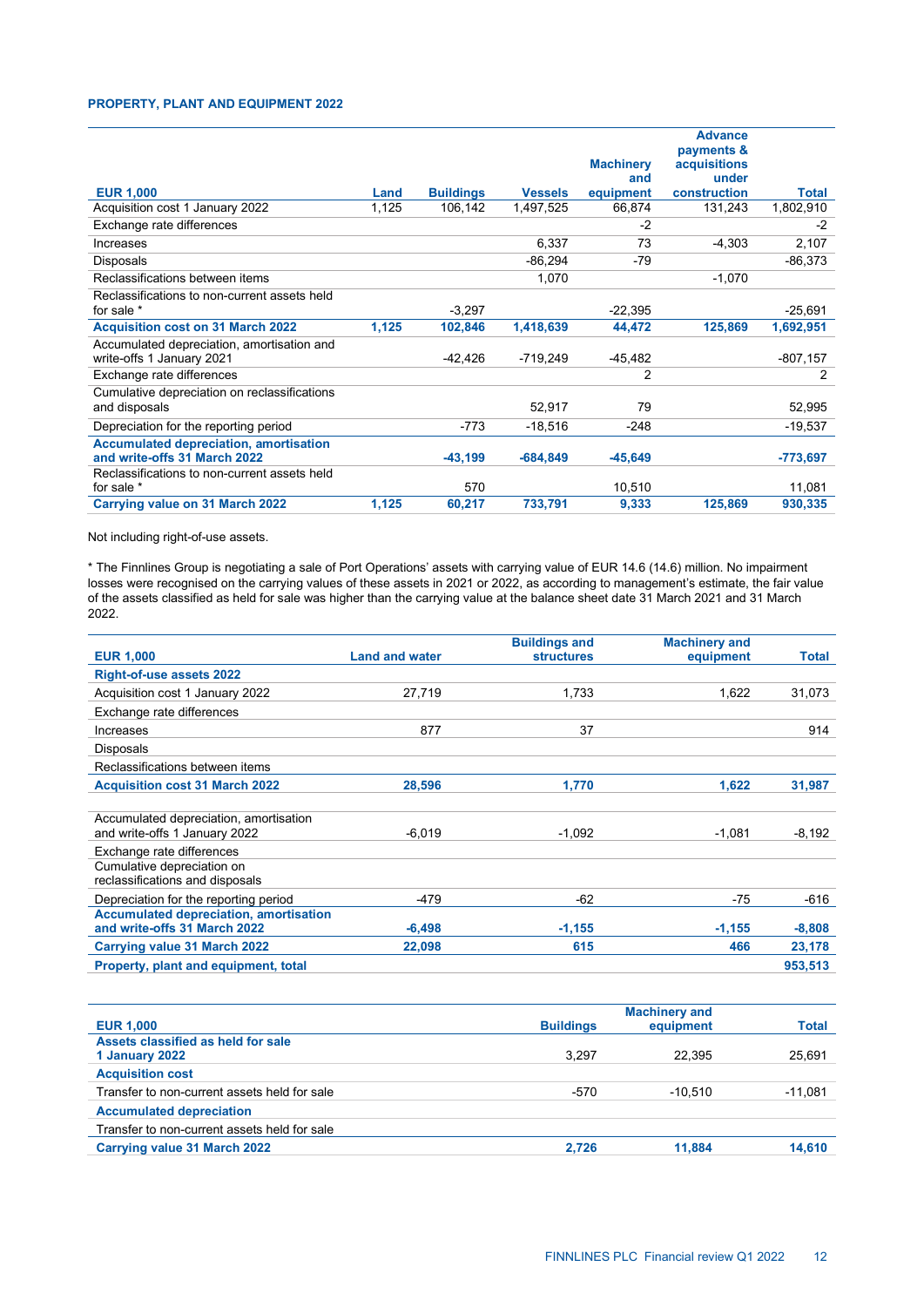# **PROPERTY, PLANT AND EQUIPMENT 2021**

|                                               |      |                  |                |                  | <b>Advance</b> |              |
|-----------------------------------------------|------|------------------|----------------|------------------|----------------|--------------|
|                                               |      |                  |                |                  | payments &     |              |
|                                               |      |                  |                | <b>Machinery</b> | acquisitions   |              |
|                                               |      |                  |                | and              | under          |              |
| <b>EUR 1,000</b>                              | Land | <b>Buildings</b> | <b>Vessels</b> | equipment        | construction   | <b>Total</b> |
| Acquisition cost 1 January 2021               | 72   | 66,848           | 1,486,518      | 65,826           | 59,521         | 1,678,784    |
| Exchange rate differences                     |      | $-2$             |                | 13               |                | 11           |
| Increases                                     |      |                  | 4,412          | 116              | 13,824         | 18,352       |
| <b>Disposals</b>                              |      |                  | -46            | $-32$            |                | -78          |
| Reclassifications between items               |      |                  | 221            | $\Omega$         | $-221$         | 0            |
| Reclassifications to non-current assets       |      |                  |                |                  |                |              |
| held for sale *                               |      | $-3,297$         |                | $-22,395$        |                | $-25,691$    |
| <b>Acquisition cost on 31 March 2021</b>      | 72   | 63,550           | 1,491,104      | 43,529           | 73,123         | 1,671,379    |
| Accumulated depreciation, amortisation        |      |                  |                |                  |                |              |
| and write-offs 1 January 2021                 |      | $-25,156$        | $-644,563$     | $-44,175$        |                | -713,894     |
| Exchange rate differences                     |      | 2                |                | $-12$            |                | -10          |
| Cumulative depreciation on reclassifications  |      |                  |                |                  |                |              |
| and disposals                                 |      |                  | 46             | $-32$            |                | 78           |
| Depreciation for the reporting period         |      | $-480$           | $-14,381$      | $-258$           |                | $-15,119$    |
| <b>Accumulated depreciation, amortisation</b> |      |                  |                |                  |                |              |
| and write-offs 31 March 2021                  |      | $-25,634$        | $-658,897$     | $-44,414$        |                | $-728,945$   |
| Reclassifications to non-current assets       |      |                  |                |                  |                |              |
| held for sale *                               |      | 570              |                | 10,510           |                | 11,081       |
| <b>Carrying value on 31 March 2021</b>        | 72   | 38,487           | 832,207        | 9,625            | 73,123         | 953,515      |

Not including right-of-use assets.

|                                               |                       | <b>Buildings and</b> | <b>Machinery and</b> |          |
|-----------------------------------------------|-----------------------|----------------------|----------------------|----------|
| <b>EUR 1,000</b>                              | <b>Land and water</b> | <b>structures</b>    | equipment            | Total    |
| <b>Right-of-use assets 2021</b>               |                       |                      |                      |          |
| Acquisition cost 1 January 2021               | 18.642                | 3.832                | 1.439                | 23,913   |
| Exchange rate differences                     |                       |                      |                      |          |
| Increases                                     |                       |                      | 33                   | 33       |
| <b>Disposals</b>                              |                       |                      |                      |          |
| Reclassifications between items               |                       |                      |                      |          |
| <b>Acquisition cost 31 March 2021</b>         | 18,642                | 3,832                | 1,473                | 23,948   |
|                                               |                       |                      |                      |          |
| Accumulated depreciation, amortisation        |                       |                      |                      |          |
| and write-offs 1 January 2021                 | $-3.466$              | $-2.202$             | $-776$               | $-6.444$ |
| Exchange rate differences                     |                       |                      |                      |          |
| Cumulative depreciation on                    |                       |                      |                      |          |
| reclassifications and disposals               |                       |                      |                      |          |
| Depreciation for the reporting period         | -428                  | $-323$               | -82                  | -834     |
| <b>Accumulated depreciation, amortisation</b> |                       |                      |                      |          |
| and write-offs 31 March 2021                  | $-3,894$              | $-2,526$             | $-859$               | $-7,278$ |
| <b>Carrying value 31 March 2021</b>           | 14,748                | 1,306                | 615                  | 16,668   |
| Property, plant and equipment, total          |                       |                      |                      | 970,183  |

|                                                      | <b>Machinery and</b> |           |              |
|------------------------------------------------------|----------------------|-----------|--------------|
| <b>EUR 1,000</b>                                     | <b>Buildings</b>     | equipment | <b>Total</b> |
| Assets classified as held for sale<br>1 January 2021 |                      |           |              |
| <b>Acquisition cost</b>                              |                      |           |              |
| Transfer to non-current assets held for sale         | 3.297                | 22.395    | 25.691       |
| <b>Accumulated depreciation</b>                      |                      |           |              |
| Transfer to non-current assets held for sale         | $-570$               | $-10.510$ | $-11,081$    |
| <b>Carrying value 31 December 2021</b>               | 2.726                | 11.884    | 14,610       |

During the fiscal year 2021 the management evaluated vessels' economic life span and residual values. Due to the expected economic life span of 25-30 years, depreciation times have been shortened by five years on average, starting from 1 January 2021. The adjustment regarding the depreciations of full fiscal year 2021 is booked on the fourth quarter of 2021.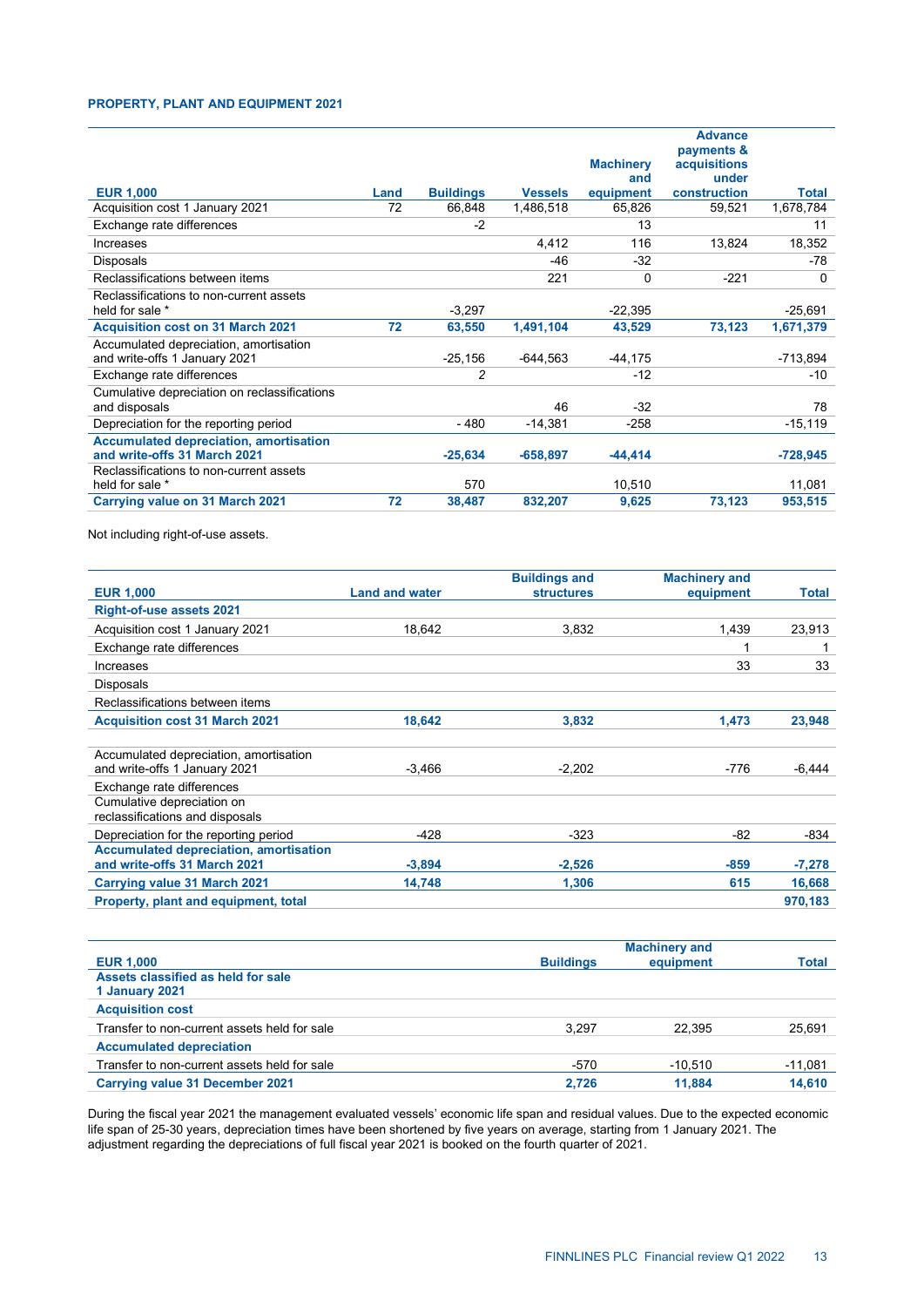## **LEASES**

Finnlines does not apply practical expedient, by which service components are not separated from lease contract components.

Finnlines has included the value of option in such contracts where the leased facility has strategic long term value.

#### **Amounts recognized in profit or loss**

| <b>EUR 1,000</b>                                            | $1 - 32022$ | $1 - 32021$ |
|-------------------------------------------------------------|-------------|-------------|
| Interest on lease liabilities 31 March                      | 83          | 63          |
|                                                             |             |             |
| Expenses relating to short-term leases                      | 122         | 52          |
| Expenses relating to low-value assets                       | 52          |             |
| Service components of lease payments 31 March June          |             | 53          |
| Lease payments of all leases accounted according to IFRS 16 | 664         | 871         |
| <b>Total cash flow of all leases 31 March</b>               | 838         | 987         |

## **Maturity analysis**

## **Maturity analysis**

| <b>EUR 1,000</b>                                                          | $1 - 32022$ | $1 - 32021$ |
|---------------------------------------------------------------------------|-------------|-------------|
| <b>Contractual undiscounted cash flows</b>                                |             |             |
|                                                                           |             |             |
| Less than one year                                                        | 2,642       | 2,837       |
| One to five years                                                         | 8.231       | 7,817       |
| More than five years                                                      | 20,324      | 13,848      |
| <b>Total undiscounted lease liabilities at 31 March</b>                   | 31,197      | 24,502      |
|                                                                           |             |             |
| Short term leasing liability                                              | 2.264       | 2,537       |
| Long term leasing liability                                               | 20,255      | 14,346      |
| Lease liabilities included in statement of financial position at 31 March | 22,519      | 16,882      |

## **FAIR VALUE HIERARCHY OF FINANCIAL INSTRUMENTS**

**Level 1 -** Quoted prices (unadjusted) in active markets for identical assets or liabilities.

**Level 2 -** Inputs other than quoted prices included within Level 1 that are observable for the asset or liability, either directly (i.e., as prices) or indirectly (i.e., derived from prices).

The Group has loans from financial institutions and pension loans and commercial papers belonging to level 2. Also included in level 2 are foreign currency derivatives acquired to hedge against cash flow risk related to committed vessel orders. There is no material difference between carrying values and fair values of these instruments.

**Level 3 -** Inputs for the asset or liability that are not based on observable market data (unobservable inputs).

Level 3 includes unlisted shares amounting to EUR 7.1 million (7.1 in 2021), which are valued at the lower of acquisition cost or probable value, as their fair value cannot be reliably measured. Majority of the unlisted shares consists of Steveco Oy's shares of which Finnlines owns 25.4%. This shareholding is presented in financial assets, because Finnlines has does not have significant influence in Steveco Oy.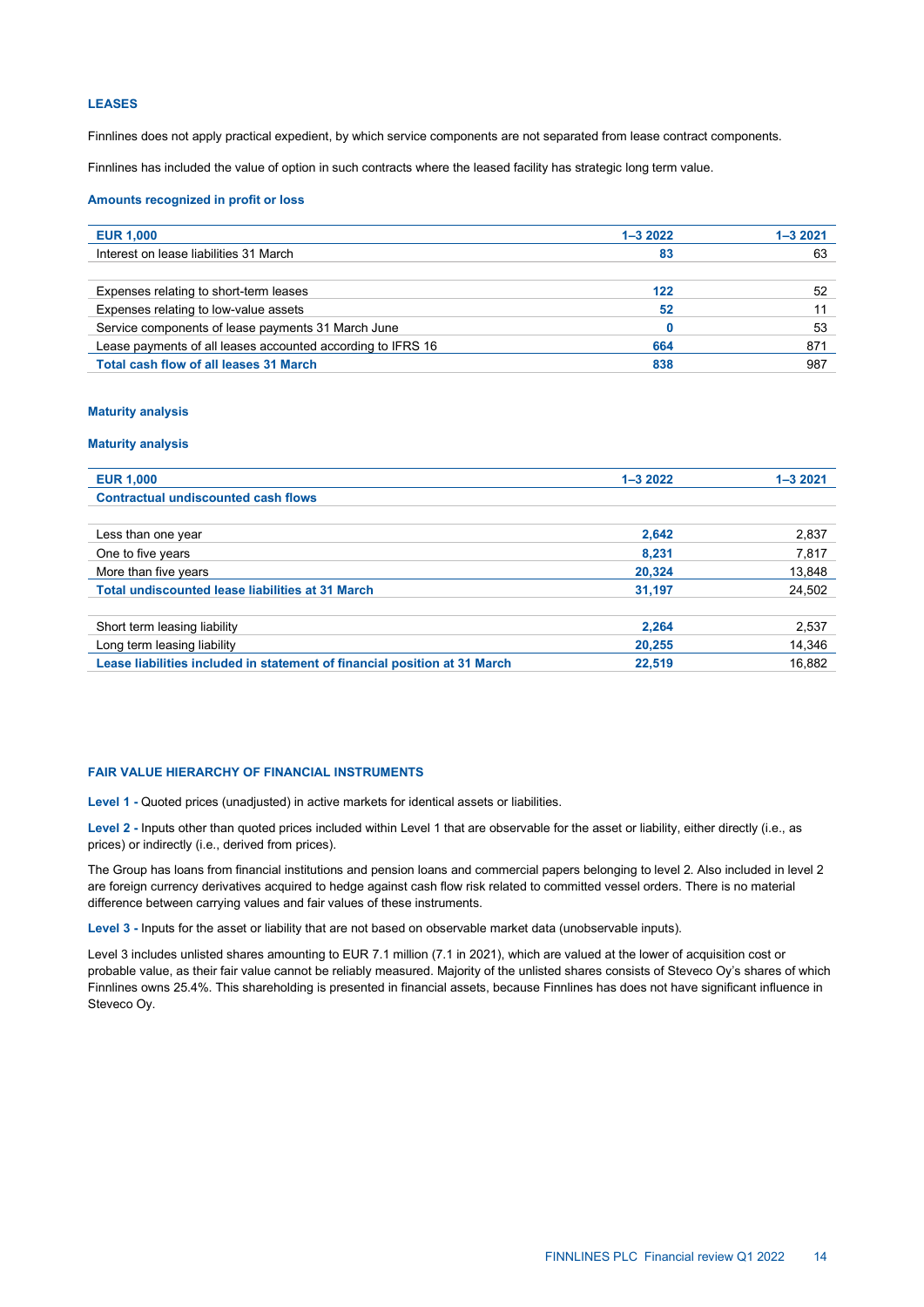# **CONTINGENCIES AND COMMITMENTS**

| <b>EUR 1,000</b>                                            | 31 Mar 2022  | 31 Mar 2021      | 31 Dec 2021 |
|-------------------------------------------------------------|--------------|------------------|-------------|
| Minimum leases payable in relation to fixed-term leases:    |              |                  |             |
|                                                             |              |                  |             |
| <b>Vessel leases (Group as lessee)</b>                      |              |                  |             |
| Within 12 months                                            | 0            | 0                | 1,440       |
| 1-5 years                                                   | $\mathbf{0}$ | 0                | 0           |
|                                                             | 0            | 0                | 1,440       |
| <b>Vessel leases (Group as lessor)</b>                      |              |                  |             |
| Within 12 months                                            | 0            | 4,681            | 0           |
| 1-5 years                                                   | 0            | 0                | 0           |
|                                                             | 0            | 4,681            | $\mathbf 0$ |
| <b>Other leases (Group as lessee)</b>                       |              |                  |             |
| Within 12 months                                            | 52           | 108              | 181         |
| $1-5$ years                                                 | 36           | 73               | 44          |
| After 5 years                                               | 0            | $\mathbf 0$      | 0           |
|                                                             | 88           | 181              | 225         |
| <b>Other leases (Group as lessor)</b>                       |              |                  |             |
| Within 12 months                                            | 171          | 324              | 310         |
| 1-5 years                                                   | 0            | 0                | 0           |
|                                                             | 171          | 324              | 310         |
|                                                             |              |                  |             |
| <b>Collateral given</b>                                     |              |                  |             |
| Loans from financial institutions                           | 207,463      | 250,874          | 207,643     |
|                                                             |              |                  |             |
| Vessel mortgages provided as guarantees for the above       | 539,500      | 539,500          | 539,500     |
| loans                                                       |              |                  |             |
| Other collateral given on own behalf                        |              |                  |             |
| Pledges                                                     | 340          | 340              | 340         |
|                                                             |              |                  |             |
| <b>Other obligations</b>                                    |              |                  |             |
| Obligations, related to vessel investments                  | 317,690      | 362,890          | 319,221     |
| Other external obligations                                  | 1,130        | 1,775            | 1,130       |
|                                                             | 318,820      | 364,665          | 320,350     |
| VAT adjustment liability related to real estate investments | 4            | $\boldsymbol{2}$ | 5           |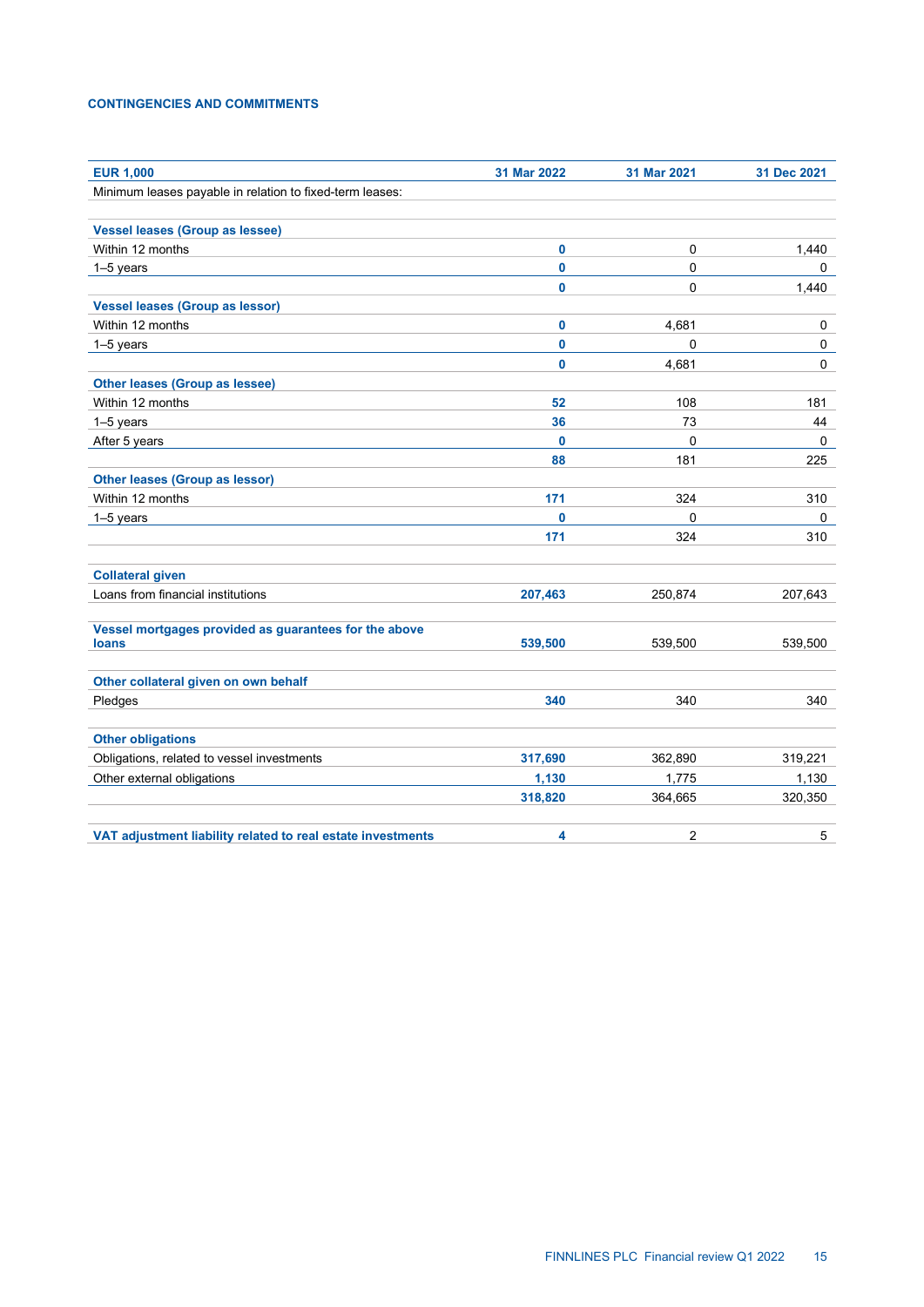# **REVENUE AND RESULT BY QUARTER**

| <b>MEUR</b>                             | Q1/22  | Q1/21  | Q2/22 | Q2/21  | Q3/22 | Q <sub>3/21</sub> | Q4/22 | Q4/21  |
|-----------------------------------------|--------|--------|-------|--------|-------|-------------------|-------|--------|
|                                         |        |        |       |        |       |                   |       |        |
| <b>Revenue</b>                          |        |        |       |        |       |                   |       |        |
| Shipping and sea transport services     | 150.6  | 117.8  |       | 140.3  |       | 149.2             |       | 148.0  |
| Port operations                         | 12.1   | 11.7   |       | 12.5   |       | 11.3              |       | 11.5   |
| Intra-group revenue                     | $-5.7$ | $-5.4$ |       | $-6.0$ |       | $-5.4$            |       | $-5.6$ |
| <b>External sales</b>                   | 157.0  | 124.1  |       | 146.8  |       | 155.1             |       | 154.0  |
| <b>Result before interest and taxes</b> |        |        |       |        |       |                   |       |        |
| Shipping and sea transport services     | 14.8   | 13.2   |       | 22.9   |       | 32.8              |       | 4.6    |
| Port operations                         | 0.4    | 0.9    |       | 1.5    |       | 1.2               |       | 1.0    |
| <b>Result before interest and taxes</b> |        |        |       |        |       |                   |       |        |
| (EBIT) total                            | 15.3   | 14.1   |       | 24.4   |       | 34.0              |       | 5.7    |
| Financial income and expenses           | $-1.0$ | $-1.1$ |       | $-1.2$ |       | $-1.1$            |       | $-1.0$ |
| <b>Result before taxes (EBT)</b>        | 14.3   | 13.0   |       | 23.2   |       | 32.9              |       | 4.6    |
| Income taxes                            | 0.8    | 0.2    |       | $-0.1$ |       | $-0.2$            |       | 1.1    |
| <b>Result for the reporting period</b>  | 15.1   | 13.2   |       | 23.1   |       | 32.7              |       | 5.7    |
| EPS (undiluted / diluted), EUR          | 0.29   | 0.26   |       | 0.45   |       | 0.63              |       | 0.11   |

# **SHARE INFORMATION**

|                      | 31 Mar 202 <sup>-</sup><br>ZUZZ | <b>Max</b><br>. и |
|----------------------|---------------------------------|-------------------|
| Nur<br>รhares<br>ոռա | . л                             | 503               |

Finnlines Plc is fully owned by the Grimaldi Group

# **EVENTS AFTER THE REPORTING PERIOD**

The first Eco-series vessel, MS Finneco I, was delivered on 28 April 2022. There are no other significant events to report.